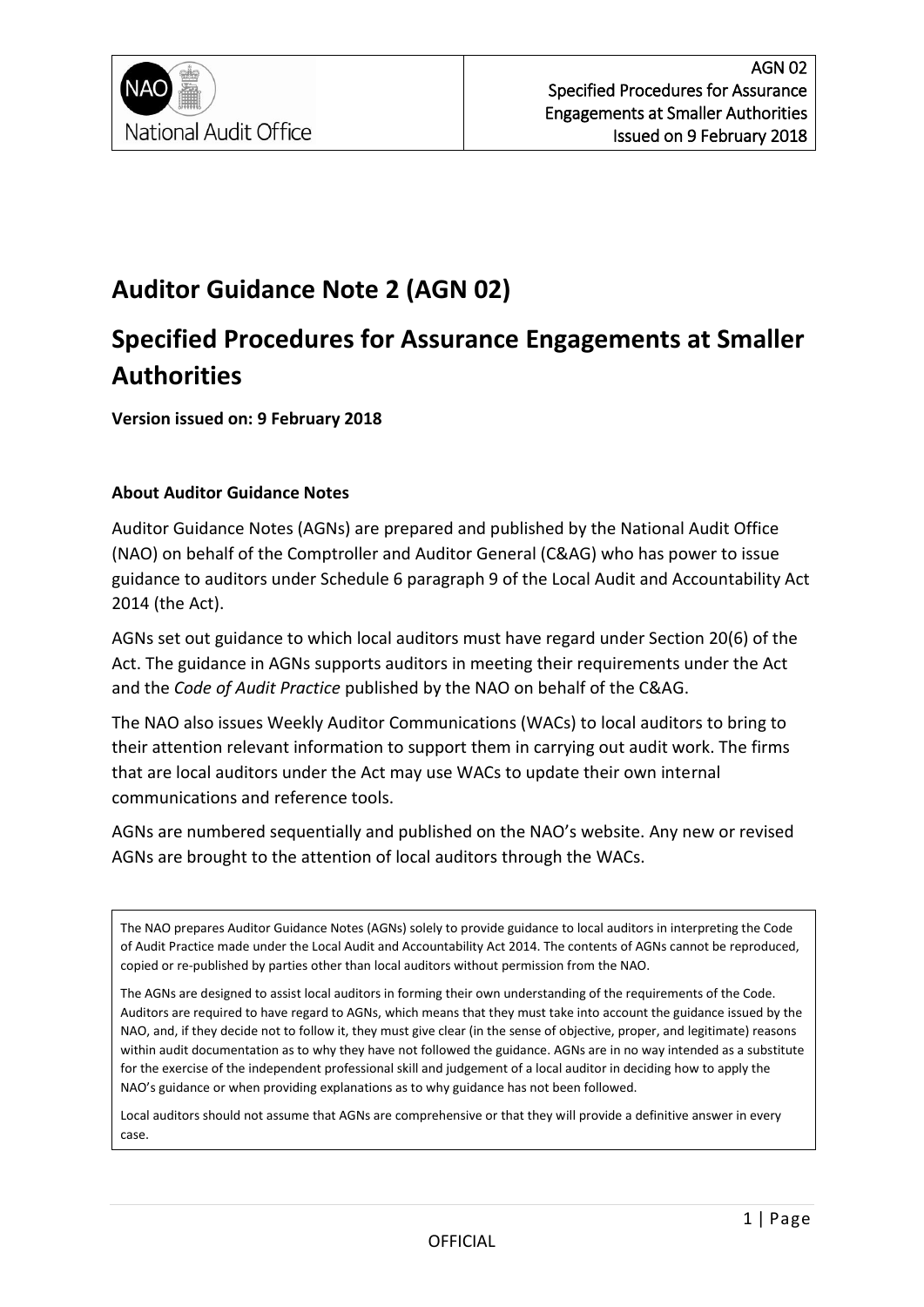

AGN 02 is relevant to all local auditors appointed to carry out assurance engagements at smaller authorities under the Local Audit and Accountability Act 2014 and the *Code of Audit Practice*.

## **Contents**

This AGN sets out guidance for specified procedures for assurance engagements at smaller authorities. It is structured as follows:

| Smaller Authorities Where an Assurance Engagement is Required  4                        |  |
|-----------------------------------------------------------------------------------------|--|
|                                                                                         |  |
|                                                                                         |  |
|                                                                                         |  |
|                                                                                         |  |
|                                                                                         |  |
|                                                                                         |  |
|                                                                                         |  |
|                                                                                         |  |
|                                                                                         |  |
|                                                                                         |  |
| Other Information to Help Support Auditors to Carry Out their Functions Effectively  20 |  |
| Other Support and Raising Technical Issues or Queries on this AGN  20                   |  |
| Appendix 1 - Intermediate Level Reviews - Potential Further Tests and Documentation. 21 |  |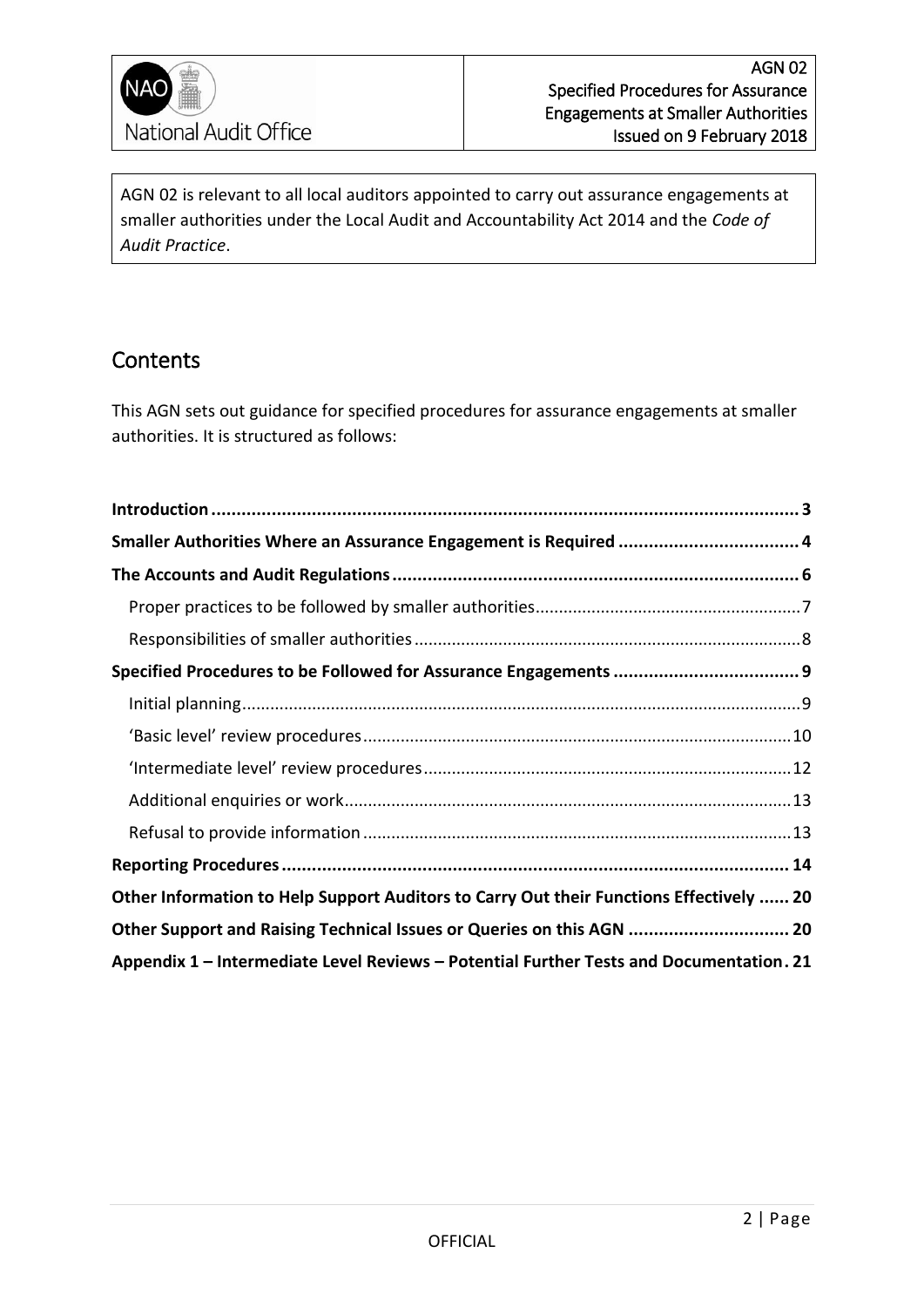

## <span id="page-2-0"></span>Introduction

- 1. Government has determined that a lower level of assurance than that available from a 'full audit' is appropriate for those local public bodies with the lowest levels of spending. This policy objective broadly maintains the approach taken for smaller authorities for several years.
- 2. This AGN provides guidance on the work required by auditors to review and report on annual governance and accountability returns (AGAR), prepared by smaller authorities. The description 'auditor' is used throughout this AGN, to reflect terminology in the Local Audit and Accountability Act 2014 (the 2014 Act). The work done by auditors at smaller authorities is an assurance engagement but not an audit under international auditing standards. The approach is fundamentally different to that for principal local authorities and so the description 'assurance engagement' is used throughout this AGN.
- 3. Under the 2014 Act the NAO has prepared and published the C&AG's Code of Audit Practice (the 2015 Code). The 2015 Code takes effect for work on smaller authorities' AGARs for years starting on or after 1 April 2015.
- 4. The 2014 Act (as modified in relation to smaller authorities by the Local Audit (Smaller [Authorities\) Regulations 2015,](https://www.legislation.gov.uk/ukdsi/2015/9780111126103/pdfs/ukdsi_9780111126103_en.pdf) and the 2015 Code, set out the statutory requirements that auditors need to follow when carrying out their work on the AGARs of smaller authorities. The 2015 Code requires auditors to carry out an assurance engagement in accordance with procedures specified in guidance issued by the NAO. This AGN comprises the guidance and procedures for work on AGARs for years starting on or after 1 April 2017.
- 5. Auditors need to understand:
	- which local bodies are smaller authorities and which of these are subject to an assurance engagement rather than a 'full audit';
	- the requirements of the [Accounts and Audit Regulations](http://www.legislation.gov.uk/uksi/2015/234/pdfs/uksi_20150234_en.pdf) applicable to smaller authorities, and the proper practices to be followed by smaller authorities in preparing their AGAR;
	- the specified procedures to follow for assurance engagements including the procedures to be followed for 'basic level' and 'intermediate level' reviews;
	- procedures for reporting the results of limited assurance work at smaller authorities;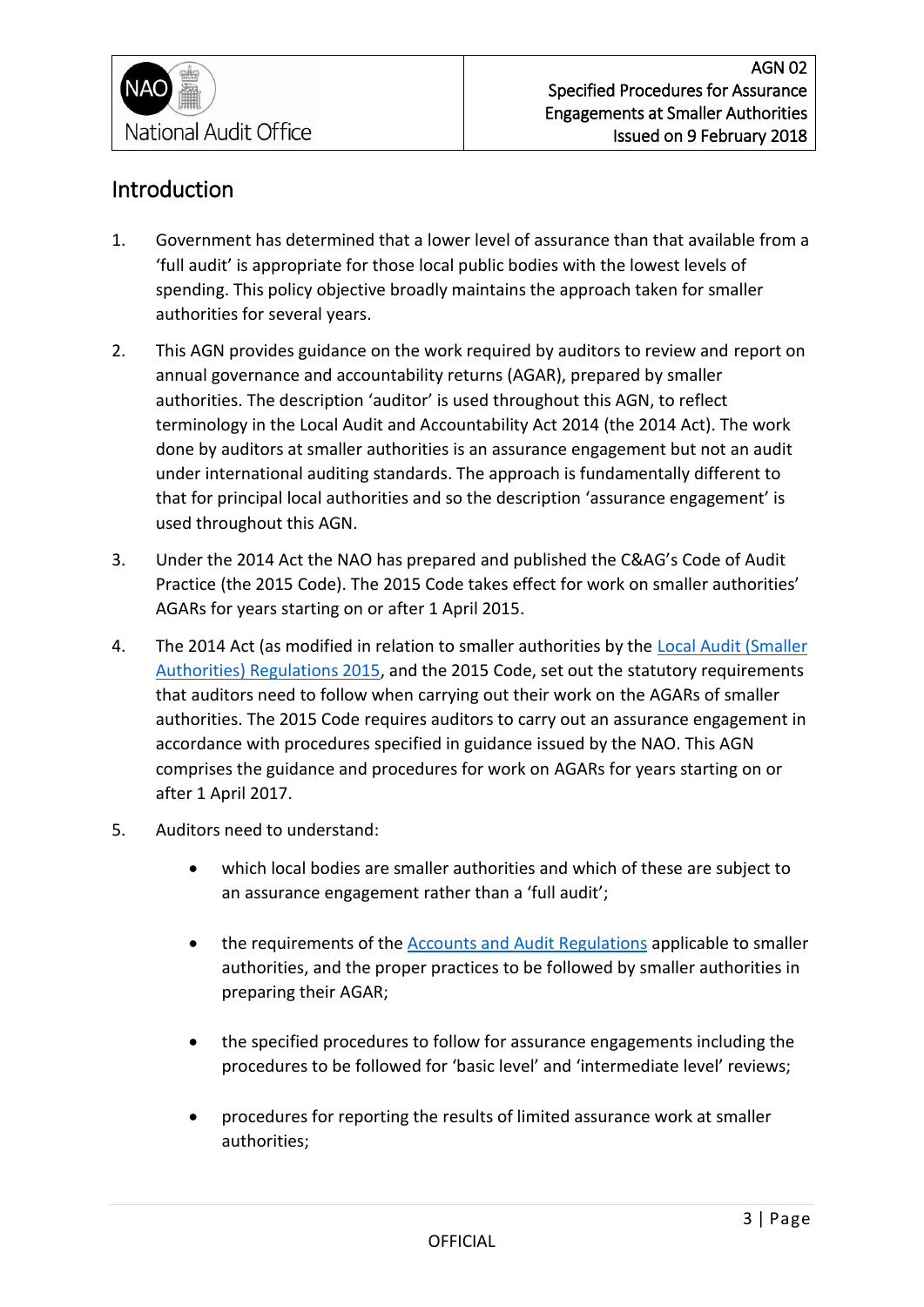

- what procedures to follow if they are required to carry out work at a smaller authority that is otherwise exempt from routine work; and
- other guidance that is available to support auditors in carrying out their functions effectively.
- 6. Auditors of relevant smaller authorities need to have regard to the guidance set out in this AGN and, in particular, apply the specified procedures set out within this guidance to support their work on AGARs.
- 7. A selection of sample documents has also been prepared, which may be helpful to auditors in completing their assurance engagements. The documents can be found in supporting material which auditors can access by logging into the NAO's LACG extranet and navigating to *AGN 02 – Supporting Information* in the *AGN 02 – Smaller Authorities* folder.

## <span id="page-3-0"></span>Smaller Authorities Where an Assurance Engagement is Required

8. Smaller authorities are defined under Section 6 of the 2014 Act as those local authorities where, for three years (or one or two years if it has existed for less than three years), the higher of gross income or expenditure does not exceed £6.5 million. Government has also determined that from 2017-18 the very smallest local authorities (those whose gross income or gross expenditure for a particular year does not exceed £25,000) will, in most cases, be exempt from even the annual limited assurance engagement required at other smaller authorities, although there are some exceptions. These are set out in Regulation 9 of the Local Audit (Smaller Authorities) Regulations 2015. Exempt authorities will still be required to complete and approve an AGAR, publish it, and make provision for the exercise of public rights to inspect and object to the return. Exempt authorities will not, however, be required to submit the return to the external auditor for a limited assurance review.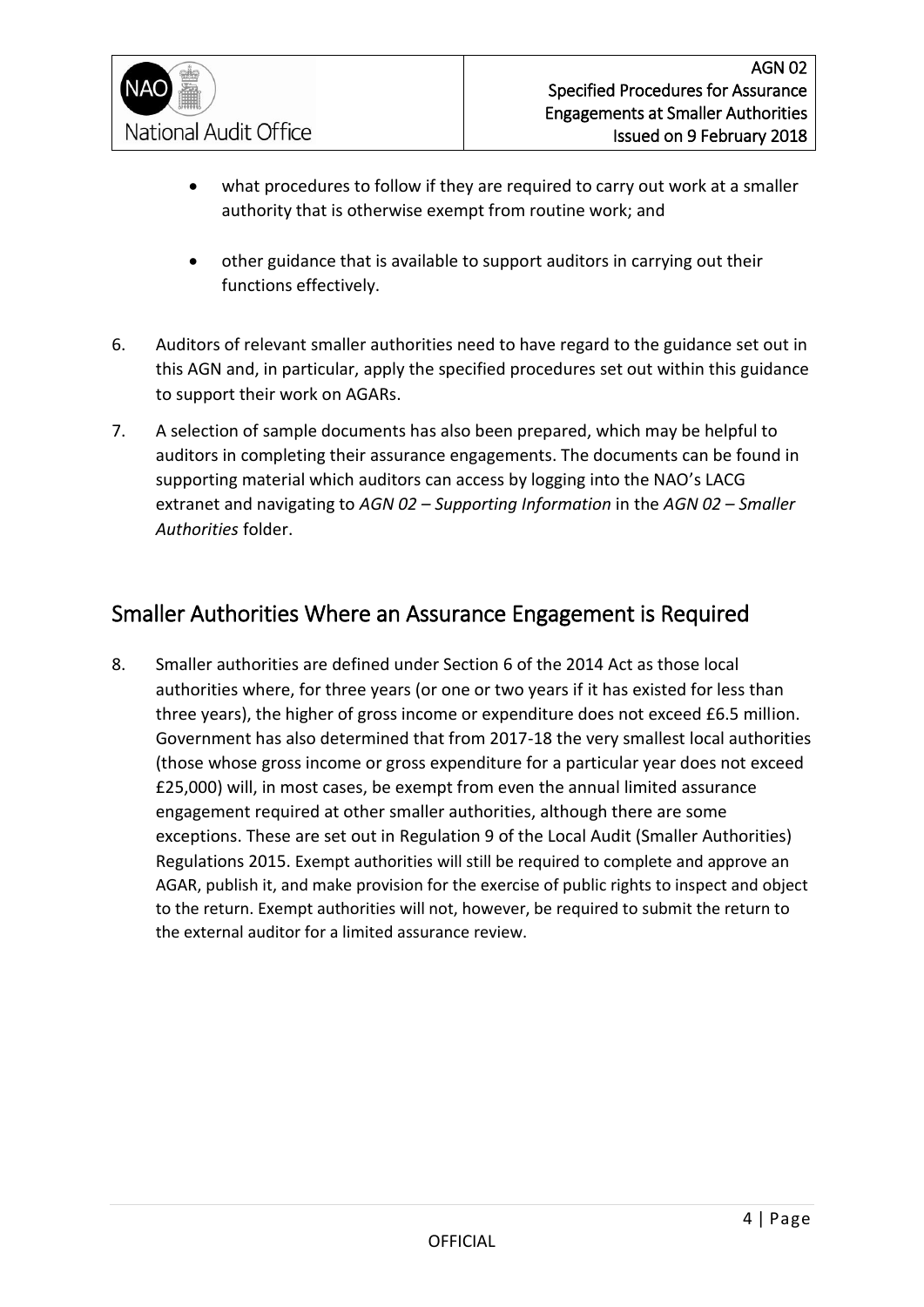-

9. The thresholds and associated requirements which auditors need to understand are set out in the following table:

| Level of income or spending                                                            | Form of external assurance to be provided<br>from 2017-18 onwards                                                                                                                                                                                                                                                         |
|----------------------------------------------------------------------------------------|---------------------------------------------------------------------------------------------------------------------------------------------------------------------------------------------------------------------------------------------------------------------------------------------------------------------------|
| More than £6.5 million.                                                                | 'Full audit' under international auditing<br>standards.                                                                                                                                                                                                                                                                   |
| Up to £6.5 million but more than<br>£200,000.                                          | Limited assurance engagement but may opt<br>for 'full audit'.                                                                                                                                                                                                                                                             |
| Accounts on income and expenditure<br>basis.                                           |                                                                                                                                                                                                                                                                                                                           |
| Up to £200,000 but more than<br>£25,000.                                               | Limited assurance engagement but may opt<br>for 'full audit'.                                                                                                                                                                                                                                                             |
| Accounts can be on either receipts<br>and payments or income and<br>expenditure basis. |                                                                                                                                                                                                                                                                                                                           |
| Gross income or gross expenditure up<br>to £25,000.                                    | Exempt from audit and limited assurance<br>engagement in most cases, subject to the<br>authority certifying publicly, including by<br>notifying its appointed auditor, that it<br>meets the conditions for exemption set out<br>in Regulation 9 of the Local Audit (Smaller<br>Authorities) Regulations 2015.             |
|                                                                                        | Work by an auditor may still be needed in<br>certain circumstances - notably if there are<br>objections to the accounts.                                                                                                                                                                                                  |
| No financial transactions and no<br>accounts.                                          | Exempt from audit and limited assurance<br>engagement in most cases, subject to the<br>authority certifying publicly, including by<br>notifying its appointed auditor <sup>1</sup> that it<br>meets the conditions for exemption set out<br>in Regulation 9 of the Local Audit (Smaller<br>Authorities) Regulations 2015. |

<sup>&</sup>lt;sup>1</sup> Smaller Authorities Audit Appointments Ltd have contractually agreed with audit firms that they will be responsible for receiving notification by way of return of a completed Certificate of Exemption on their behalf.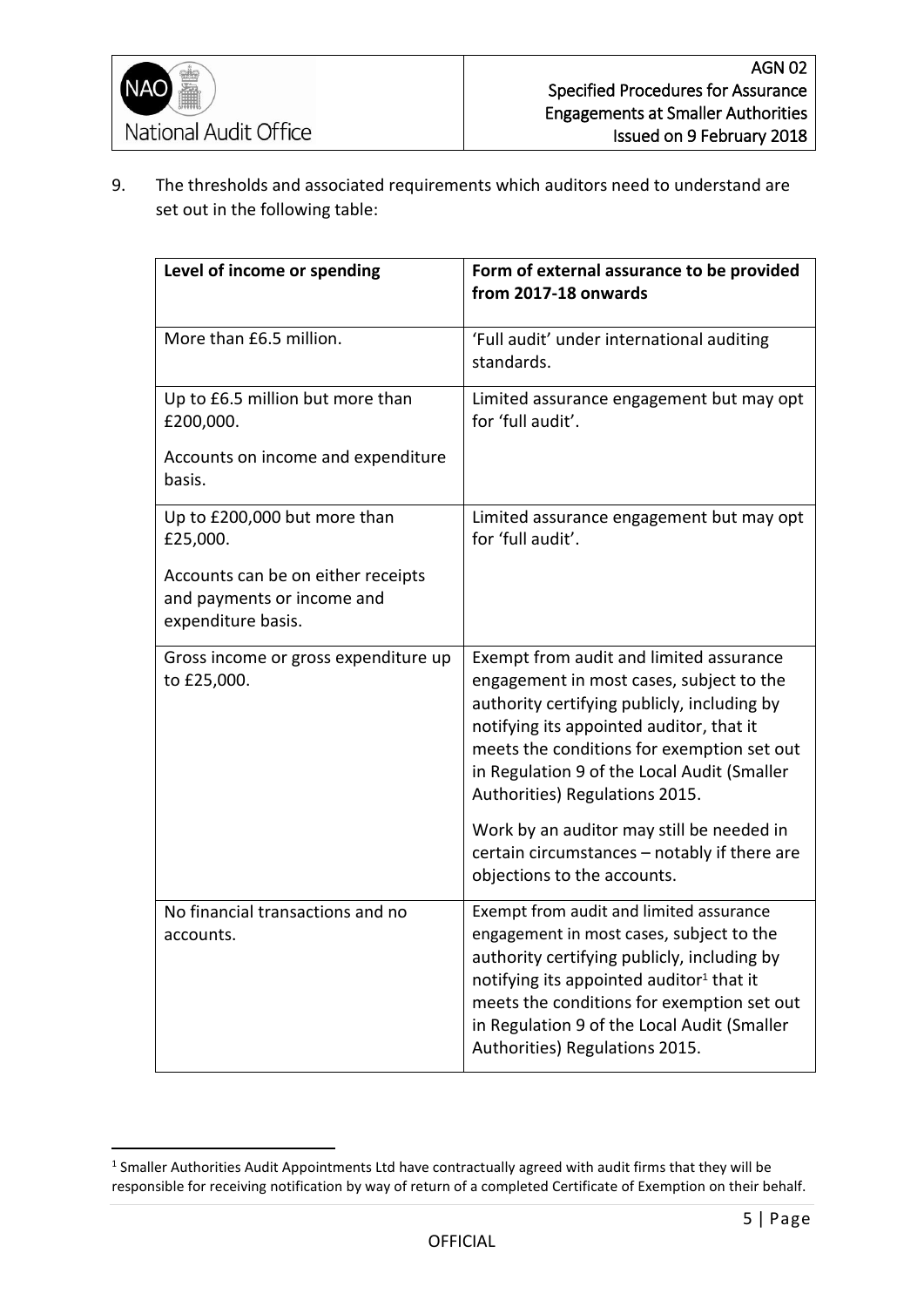

## <span id="page-5-0"></span>The Accounts and Audit Regulations

- 10. The Accounts and Audit Regulations 2015 (the Regulations) came into force on 1 April 2015. The Regulations set out authorities' duties and responsibilities in respect of the preparation of financial statements, the limited assurance work (or audit work if required, where a smaller authority has opted for a 'full audit') in connection with those statements, and establish a framework for the exercise of public rights. The 2015 Regulations apply only to financial statements from 1 April 2015 onwards, although some provisions do not take effect in practice until 2017-18. The Local Audit (Smaller Authorities) Regulations 2015 set the requirements for eligibility for certification as an exempt authority and for appointment of external auditors, which came into effect from 2017-18 onwards.
- 11. The key aspects relevant to auditors of smaller authorities under the Accounts and Audit Regulations 2015 and the Local Audit (Smaller Authorities) Regulations 2015 are that:
	- authorities themselves are responsible for setting the dates for the exercise of public rights and are required to specify and authorise commencement of a thirty-working-day period for the exercise of public rights; and
	- smaller authorities, who are more than 3 years old and whose gross income or gross expenditure for a particular year does not exceed £25,000 can certify themselves exempt from a limited assurance review. These authorities will, however, still have to make provision for the exercise of public rights and auditors will have to consider any questions or eligible objections if raised by electors during this period. There are various circumstances listed in 9(3) of the Local Audit (Smaller Authorities) Regulations 2015, that even if the authorities fall below the £25,000 exemption threshold, they would not be able to certify themselves exempt and would have to submit an AGAR to their auditor for a limited assurance review. Authorities that have certified themselves exempt cease to be exempt if the circumstances listed in regulation 9(3) occur after certification. A limited assurance review would be required in these circumstances too.
- 12. The Ministry of Housing, Communities and Local Government (MHCLG) is undertaking a review of the Regulations. This AGN will be updated if there are any changes as a result of the review that are relevant to 2017-18 AGARs or to the requirements placed on auditors.
- 13. Auditors may find it helpful to engage with smaller authorities on these issues in particular at an early stage, to ensure that they are aware of their responsibilities in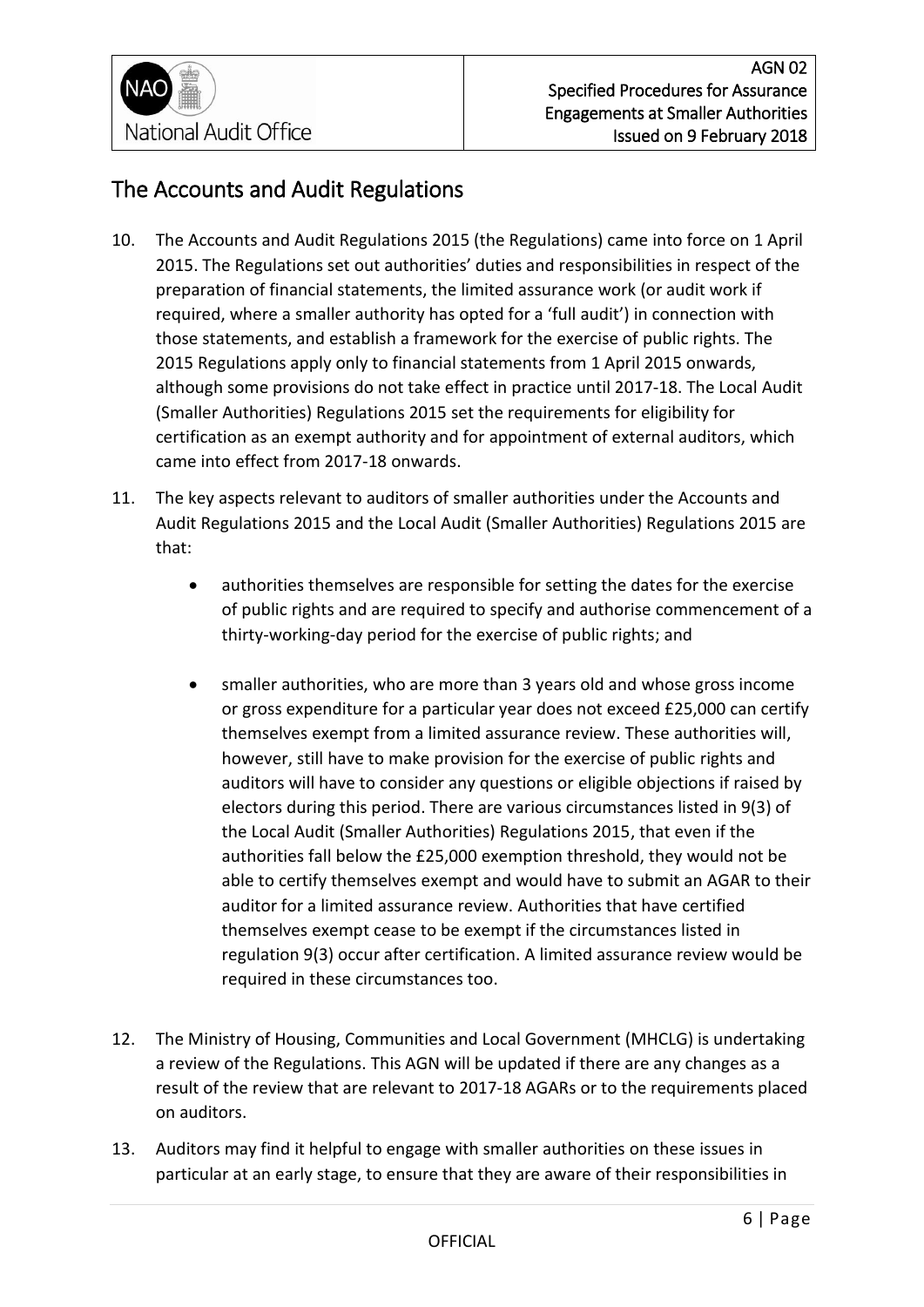

respect of commencing the period for the exercise of public rights and the requirements for certifying exemption. This may be best achieved through the use of the preceding year's closure letter, or in correspondence with smaller authorities in respect of the current audit year. Auditors may wish to include reference to the following information:

- key dates and requirements for the engagement, making it clear it is the smaller authority's responsibility to commence the period for the exercise of public rights at the appropriate time and to publish this information;
- options for smaller authorities to consider in terms of the planned date for submission of their AGAR and an explanation of the impact this has on the timing of the thirty-working-day period for the exercise of public rights and the need for this to include the first ten working days of July. This will help smaller authorities work out when announcements need to be placed and may reduce the risk of problems being encountered when the engagement work is undertaken; and
- the requirements for certifying exemption, including reminding smaller authorities that even if they certified themselves as exempt, they would still have responsibility to make adequate provision for the exercise of public rights.

### <span id="page-6-0"></span>Proper practices to be followed by smaller authorities

14. The Joint Panel on Accountability and Governance (JPAG) has been recognised by MHCLG as the body responsible for maintaining and issuing proper practices to be followed by smaller authorities in relation to accounting and internal control as referred to in the Accounts and Audit Regulations. JPAG approves the Practitioners' Guide, which sets out proper practices and which is published jointly by the National Association of Local Councils (NALC), the Society of Local Council Clerks (SLCC), and, for Internal Drainage Boards (IDBs), the Association of Drainage Authorities (ADA).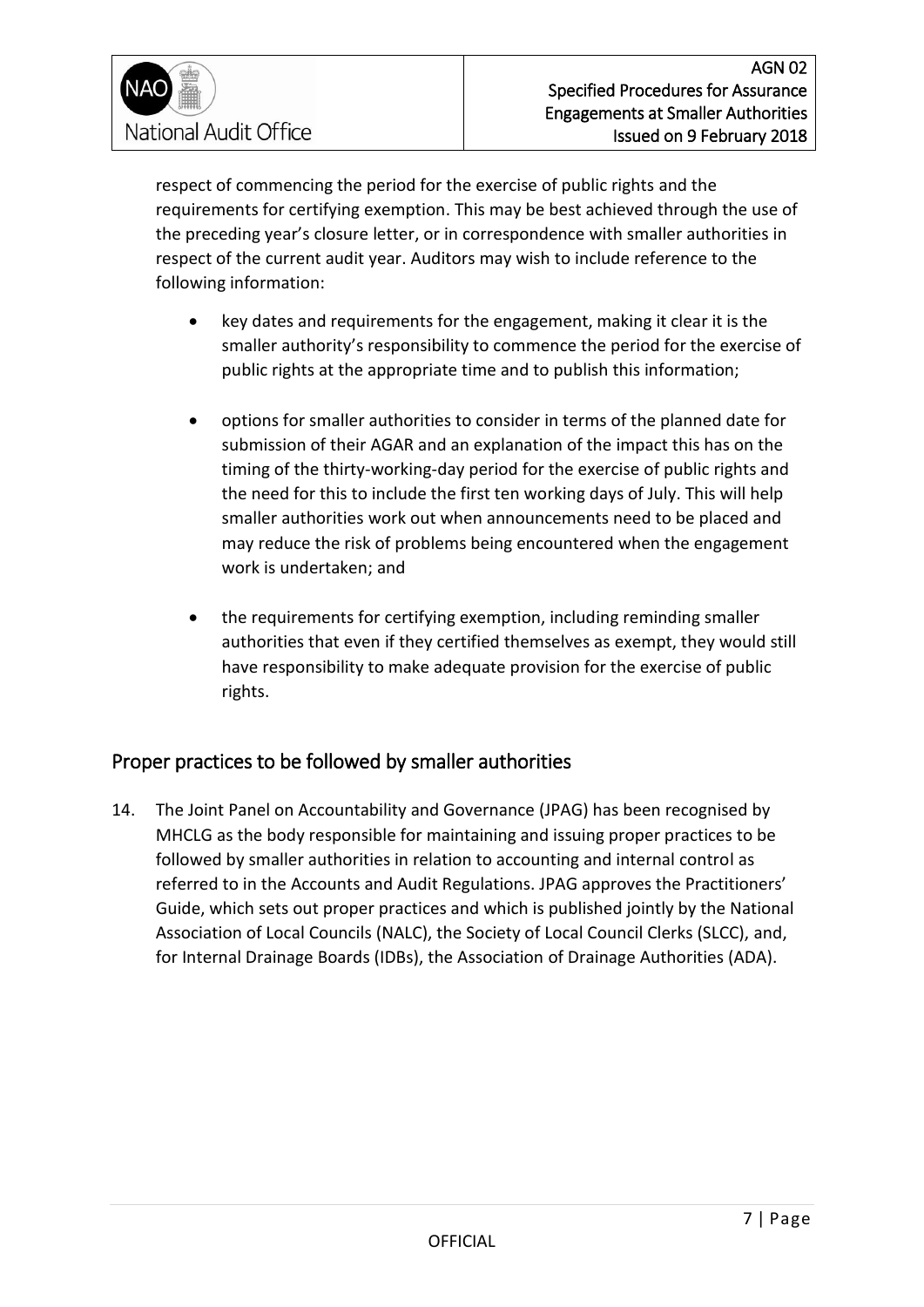

### <span id="page-7-0"></span>Responsibilities of smaller authorities

- 15. Where smaller authorities complete, approve and send to the auditor an AGAR, they do so in accordance with proper practices as specified by JPAG. The Responsible Finance Officer (RFO) certifies that the accounting statements present fairly the financial position of the smaller authority and its income and expenditure, or properly present receipts and payments, as the case may be.
- 16. The RFO also arranges for the following to be completed and signed off:
	- **Section 1: Annual governance statement (AGS)** comprising 'yes', 'no' or 'not applicable' answers to nine assertions (local councils) or eight assertions (other smaller authorities) and approved by the smaller authority. (Note that approval cannot be delegated to a committee, and 'not applicable' is only an appropriate option in respect of assertion 9 on the AGS). Proper practices require the authority to approve Section 1 before Section 2.
	- **Section 2: Accounting statements** prepared in accordance with the Practitioners' Guide and approved by the smaller authority (a function that cannot be delegated).
	- **Annual internal audit report** providing an independent report on the adequacy and effectiveness of the smaller authority's system of internal control.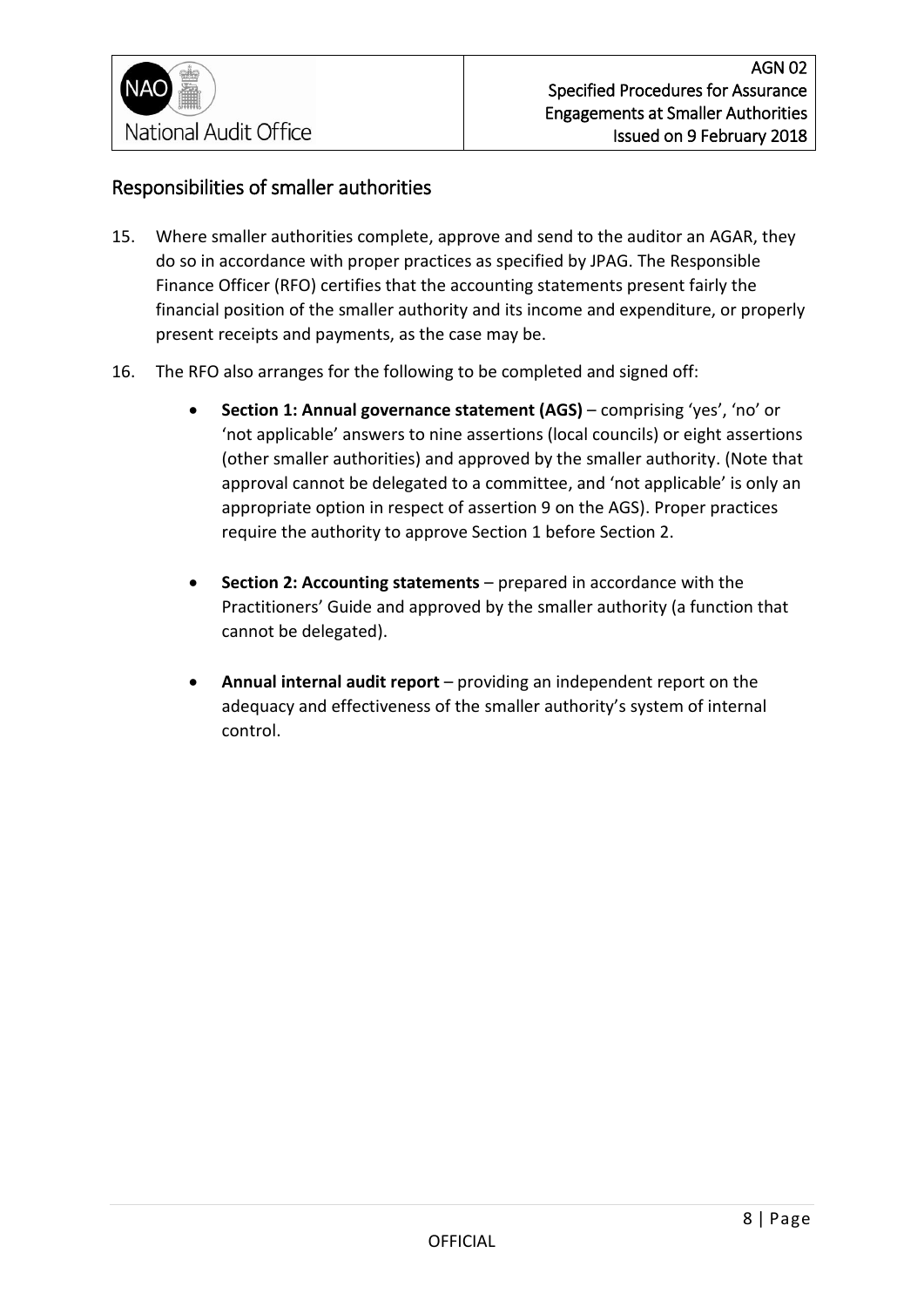## <span id="page-8-0"></span>Specified Procedures to be Followed for Assurance Engagements

- 17. This AGN sets out specified procedures that auditors are required to carry out when undertaking limited assurance reviews at smaller authorities which have not certified themselves exempt (or which have certified themselves exempt but have ceased to be exempt due to the occurrence of events in regulation 9(3)).
- 18. The approach specified includes 'basic level review procedures', which apply to smaller authorities with both gross annual income and expenditure of £200,000 or less, and 'intermediate level review procedures', which apply to smaller authorities where either gross income or gross expenditure (or both) exceed £200,000 and do not exceed £6.5 million.
- 19. In addition, auditors are expected to apply intermediate level review procedures to a sample of the smaller authorities that they review otherwise subject to the basic level review.

### <span id="page-8-1"></span>Initial planning

- 20. Auditors will therefore need to consider a number of issues when undertaking initial planning work each year.
- 21. Auditors will need to understand the nature of the smaller authorities which will be reviewed, i.e. how many will be subject to basic level review procedures and how many to intermediate level review.
- 22. Auditors should consider selecting a random sample of up to 5% of authorities who would normally be subject to basic procedures, and apply the intermediate procedures approach set out in paragraphs 26-29. Additionally, where information comes to the auditor's attention in respect of a particular smaller authority that suggests that proper practices may not have been complied with, the auditor should consider including them in the sample for intermediate review procedures.
- 23. Finally, in respect of the intermediate level review, auditors will need to determine the specific assertions from the annual governance statement that they intend to test. In determining the choice of assertion to test, auditors may again wish to draw on information such as previous years' findings, the length of time since the assertion was last examined, and any specific risk issues of which they are aware. Auditors should aim to cover all assertions over a reasonable period of time.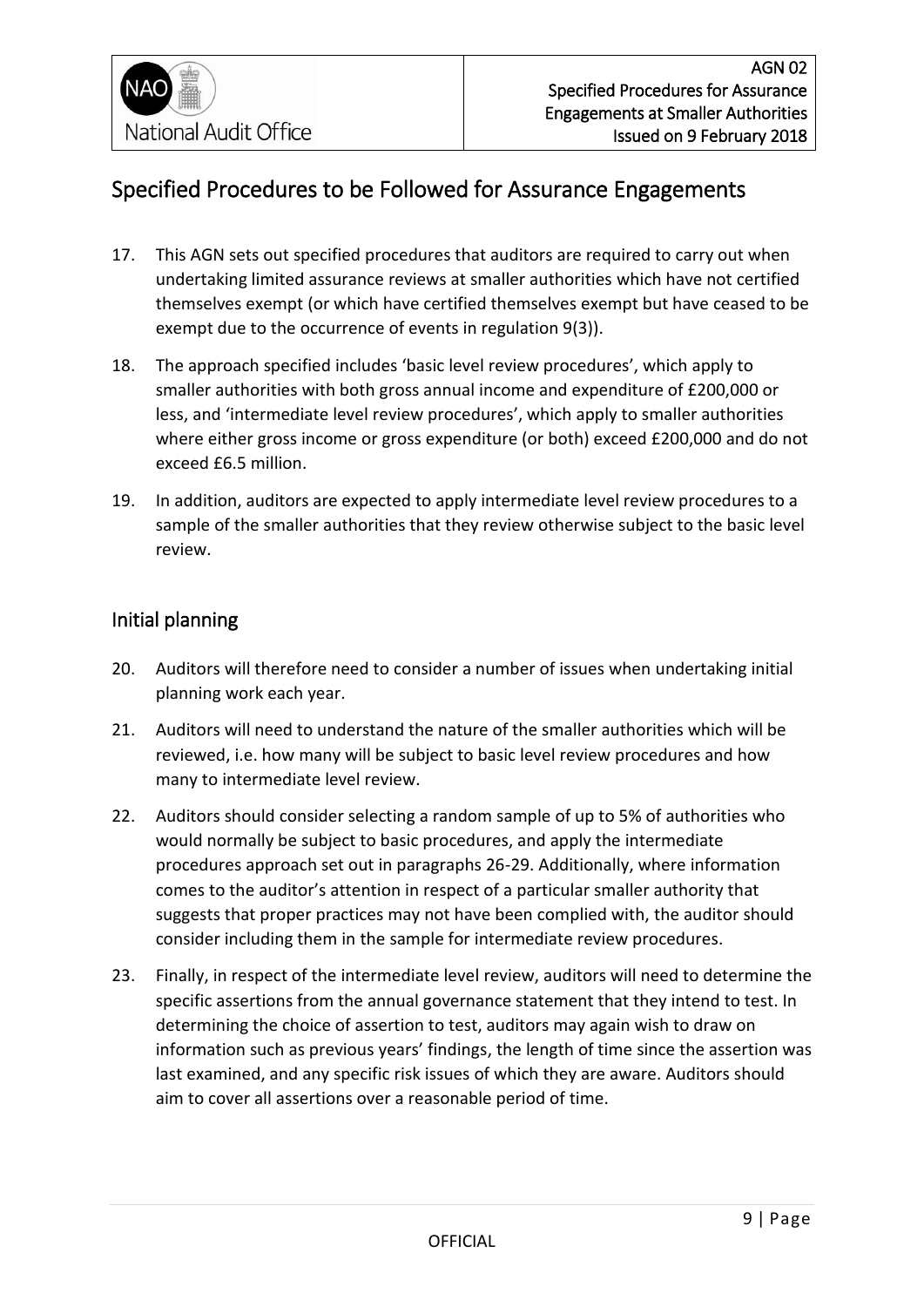

24. The procedures that auditors need to follow can be summarised as set out in the table below:

| Level of spending                                                     | <b>Specified procedures</b>                                                                                                                                                                                                                                    |
|-----------------------------------------------------------------------|----------------------------------------------------------------------------------------------------------------------------------------------------------------------------------------------------------------------------------------------------------------|
| Both gross annual expenditure and<br>income £200,000 or less.         | 'Basic level' review procedures, unless<br>selected as part of the sample of smaller<br>authorities to which 'intermediate level'<br>review procedures are applied.<br>On completion of their work auditors enter<br>their certificate and report on the AGAR. |
| Either gross annual expenditure or<br>income or both exceed £200,000. | 'Intermediate level' review procedures.<br>On completion of their work auditors enter<br>their certificate and report on the AGAR.                                                                                                                             |

### <span id="page-9-0"></span>'Basic level' review procedures

- 25. The 'basic level' review involves the following procedures:
	- Undertake an initial review of the AGAR, including the annual governance statement, ensuring that it is fully completed, signed and dated in accordance with the requirements for completion.
	- Obtain, with the AGAR from the authority, the following key information:
		- o year-end bank reconciliation; and
		- o explanation of significant year-on-year variances in the accounting statements.
		- o There is no prescribed format for a bank reconciliation, but an example is provided in the Practitioners' Guide. Smaller authorities may attach annotated copies of bank statement pages covering the 31 March financial year-end to the reconciliation. Annotated bank statements are only acceptable as an alternative to providing a bank reconciliation where there are no unpresented cheques.
		- $\circ$  The definition of 'significant' is a matter of auditor judgement, taking account of factors such as the auditor's knowledge of the smaller authority.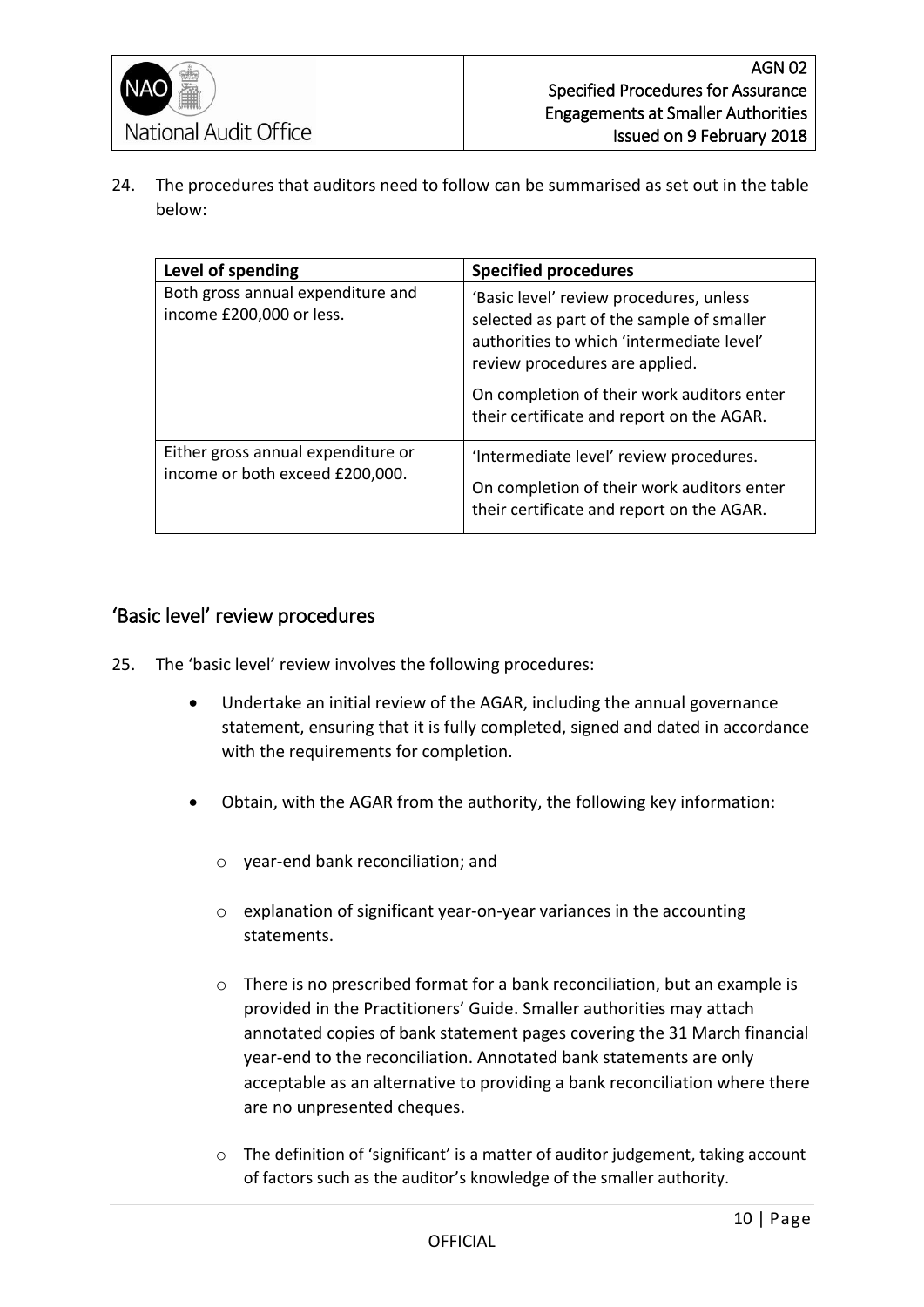- o Auditors may wish to consider year-on-year variances in excess of 15% as significant, but may use a lower figure if deemed appropriate. Auditors may also wish to take into account both the size of the year-on-year variance in absolute terms, and in the context of its significance to the overall AGAR when reaching their judgement.
- o There may be instances where the auditor may still wish to consider smaller year-on-year variances. For example, if the clerk's salary has increased yearon-year by 10%, the auditor may consider this significant and seek further explanations.
- o Where significant year-on-year variances have not been adequately explained by the smaller authority with information initially supplied, the auditor may request additional explanations and supporting information.
- $\circ$  An explanation which simply reduces the unexplained year-on-year variance to a figure below 15% may not, in itself, be sufficient. Auditors may wish to consider seeking further explanation, where they do not feel that a sufficient proportion of the year-on-year variance has been adequately explained.
- Obtain the following third party confirmations:
	- o local council precept data for the relevant financial year (this might be done most efficiently by making use of the firm's arrangements in place with billing authorities in each contract area or by reference to the MHCLG database); and, where relevant,
	- $\circ$  information about balances of borrowings by smaller authorities from the Public Works Loan Board (PWLB).
	- $\circ$  In exceptional circumstances, the auditor should obtain independent verification of bank and investment balances, or non-PWLB borrowings, if irregularity with regard to cash is indicated. This may be as a result of the completion of specified procedures, or from unresolved errors or omissions on the AGAR, or from other information coming to the auditor's attention. Auditors should inform the smaller authority when taking this action, recognising that there may be additional cost, as banks may charge for this service.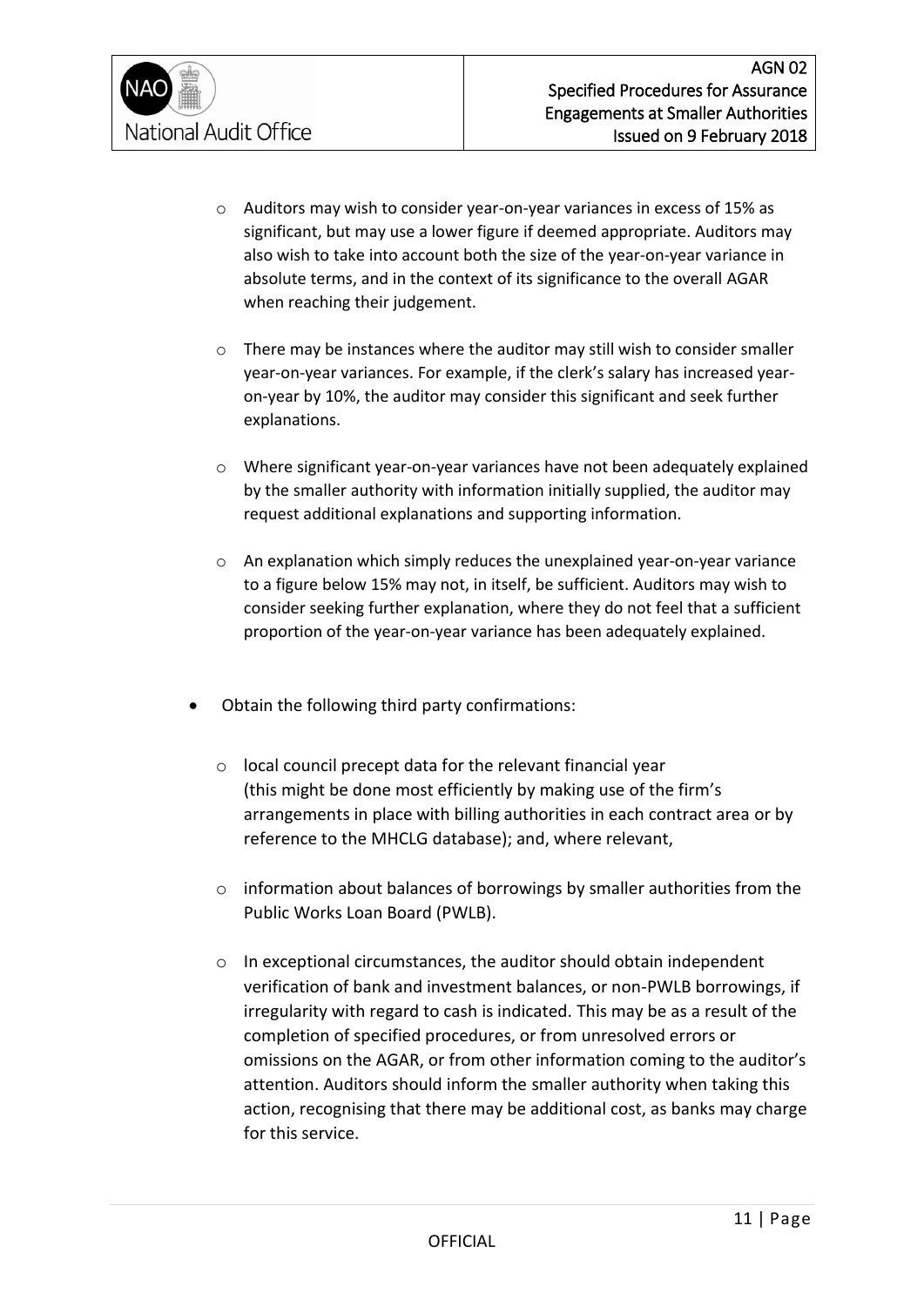### <span id="page-11-0"></span>'Intermediate level' review procedures

- 26. The intermediate level review involves the basic level procedures, plus additional procedures, as follows, to reflect the risks associated with higher levels of activity:
	- Identify one or more of the assertions in the annual governance statement in section 1 of the AGAR to test how well the smaller authority understands its responsibilities and duties, using the testing detailed in Appendix 1 which forms part of the guidance in this AGN.
	- In deciding how to apply the testing schedule at Appendix 1, take into account the auditor's:
		- o risk assessment; and
		- o cumulative knowledge and experience.
	- To determine the extent and frequency of testing, consider:
		- o the level of compliance with requirements, including previous reporting by internal and external auditors; and
		- o the outcome of analytical review. Where auditors have selected the smaller authorities for which intermediate level procedures will be undertaken in advance of receiving AGARs, auditors should still consider whether additional tailored work is required on particular smaller authorities, based on their review of the information received. Auditors should, in particular, consider any inconsistent responses or significant unexplained year-on-year variances.
- 27. Evidence requested by auditors for intermediate level procedure reviews should be proportionate to their assessment of risk.
- 28. Auditors should minimise additional information requests by planning a cyclical approach to the review of the annual governance statement based on risk.
- 29. In order to reduce the frequency of correspondence and to provide a reasonable time for response, the NAO recommends that auditors highlight additional evidence being sought for intermediate level review when first making contact with the smaller authority at the start of each annual cycle.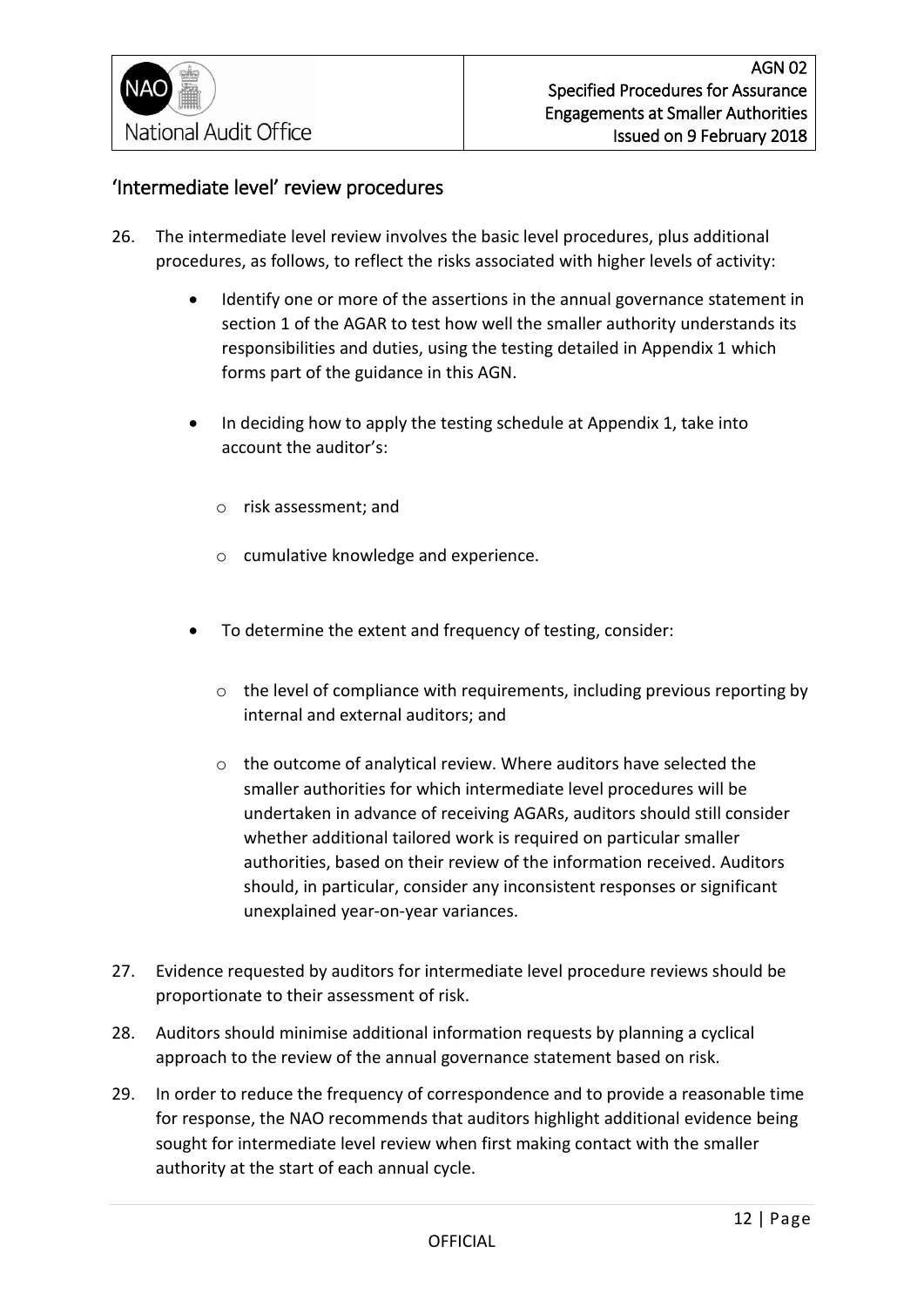

### <span id="page-12-0"></span>Additional enquiries or work

- 30. In instances where further evidence or information is required from a smaller authority, auditors should give the smaller authority reasonable opportunity to comply before undertaking additional work.
- 31. Where examination of the AGAR indicates that additional work is required by the auditor before they can report, the auditor should identify the specific area of concern and the additional work required, targeted at the specific area of concern, inform the authority before commencing the work and, if the work takes place over an extended period, update the authority on the progress and cumulative cost.

### <span id="page-12-1"></span>Refusal to provide information

- 32. Where smaller authorities, their members or officers refuse to provide information and explanations reasonably requested by the auditor, they are in breach of section 22 of the Local Audit and Accountability Act 2014, which grants appointed auditors:
	- a right of access at all reasonable times to documents relating to a smaller authority which appear necessary for the purposes of the auditor's functions;
	- a right to obtain information and explanations; and
	- a power to direct somebody to appear before them.
- 33. In circumstances where information or explanations are not forthcoming, auditors should consider drawing the specific attention of officers or members of smaller authorities to the provisions of section 22, being careful:
	- to specify documents being sought or requiring attendance to provide information or explanations;
	- to avoid directing any action which falls outside section 22 (for example, auditors are not entitled to information in respect of which a claim to legal professional privilege could be maintained in legal proceedings);
	- explicitly to draw attention to the criminal offence arising from noncompliance and the liability to a fine for continued non-compliance; and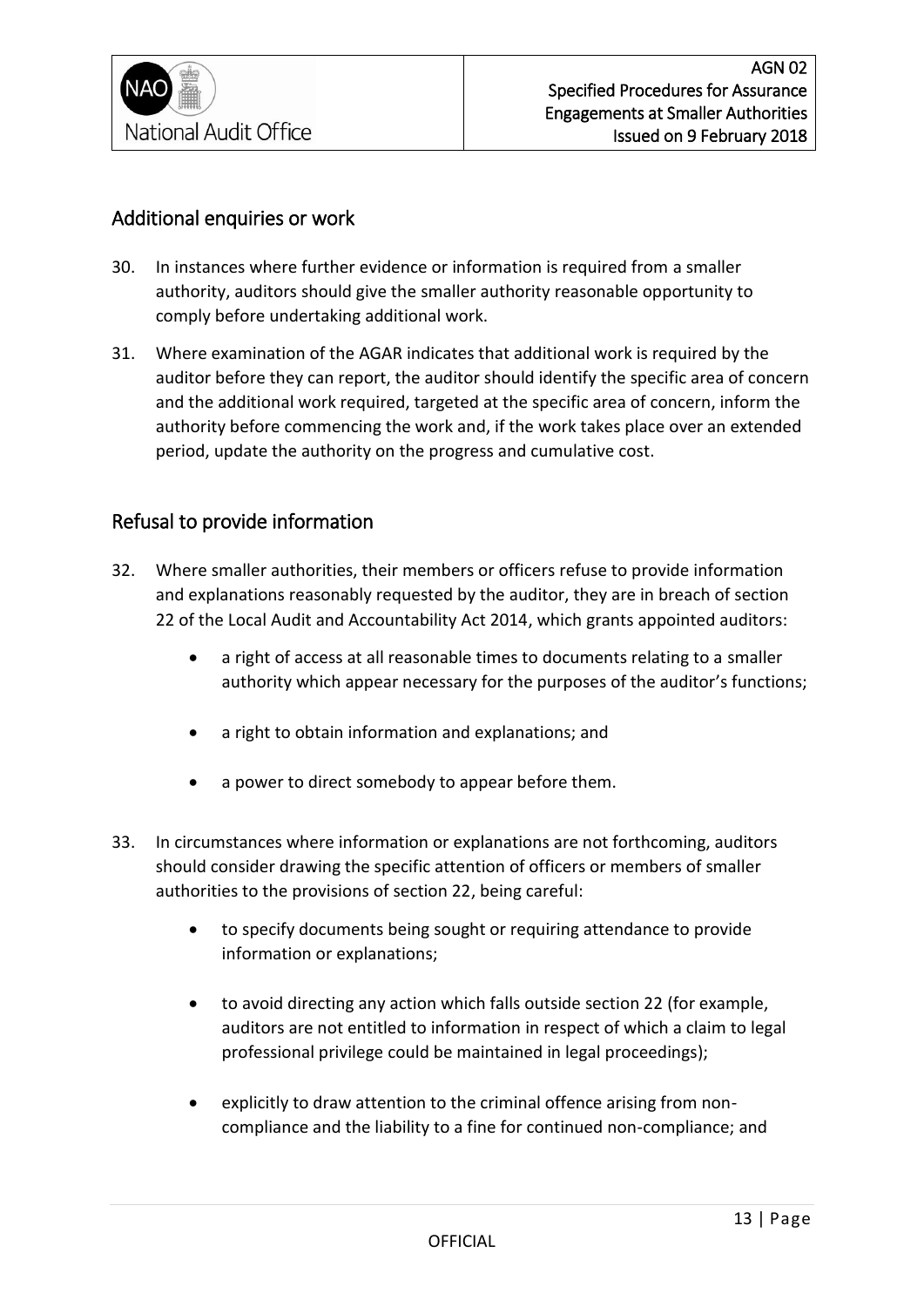

- to state that any expenses incurred in connection with proceedings under section 23 are recoverable from the smaller authority. (Auditors may wish to exercise discretion in respect of smaller authorities which have no income or expenditure, since charges will give rise to expenditure in respect of the following year).
- 34. Auditors should seek appropriate guidance before drawing the attention of a smaller authority or person to the provisions of section 22 for the first time.

## <span id="page-13-0"></span>Reporting Procedures

- 35. Auditors report their opinion and any 'other matters' in section 3 of the AGAR. If space limitations prevent complete reporting then continuation sheets may be used. If continuation sheets are used, they must be clearly marked as being part of the AGAR reviewed by the auditor and subject to display and inspection in accordance with the requirements of the Accounts and Audit Regulations.
- 36. Auditors should have regard to the following principles when reporting the results from either basic or intermediate review procedures:

#### **Professional judgement**

37. Auditors should always exercise professional judgment in deciding on whether to qualify an AGAR and whether any additional reporting is necessary.

#### **Considering qualification**

- 38. Where the auditor concludes that proper practices have not been complied with, auditors should consider the implications for their report, including whether or not to issue an 'except for' qualification.
- 39. Where an auditor decides that the issue is sufficiently minor that a qualified report is not appropriate, there is no requirement to include the issue as an 'other matter' on the AGAR. Auditors who wish to draw authorities' attention to such issues may do so via observations in the closure letter, along with any other observations in relation to administrative matters aimed at improving the review process in the future.
- 40. However, there are circumstances in which the smaller authority may not have complied with proper practices (such as, for example, failure to provide properly for

**OFFICIAL**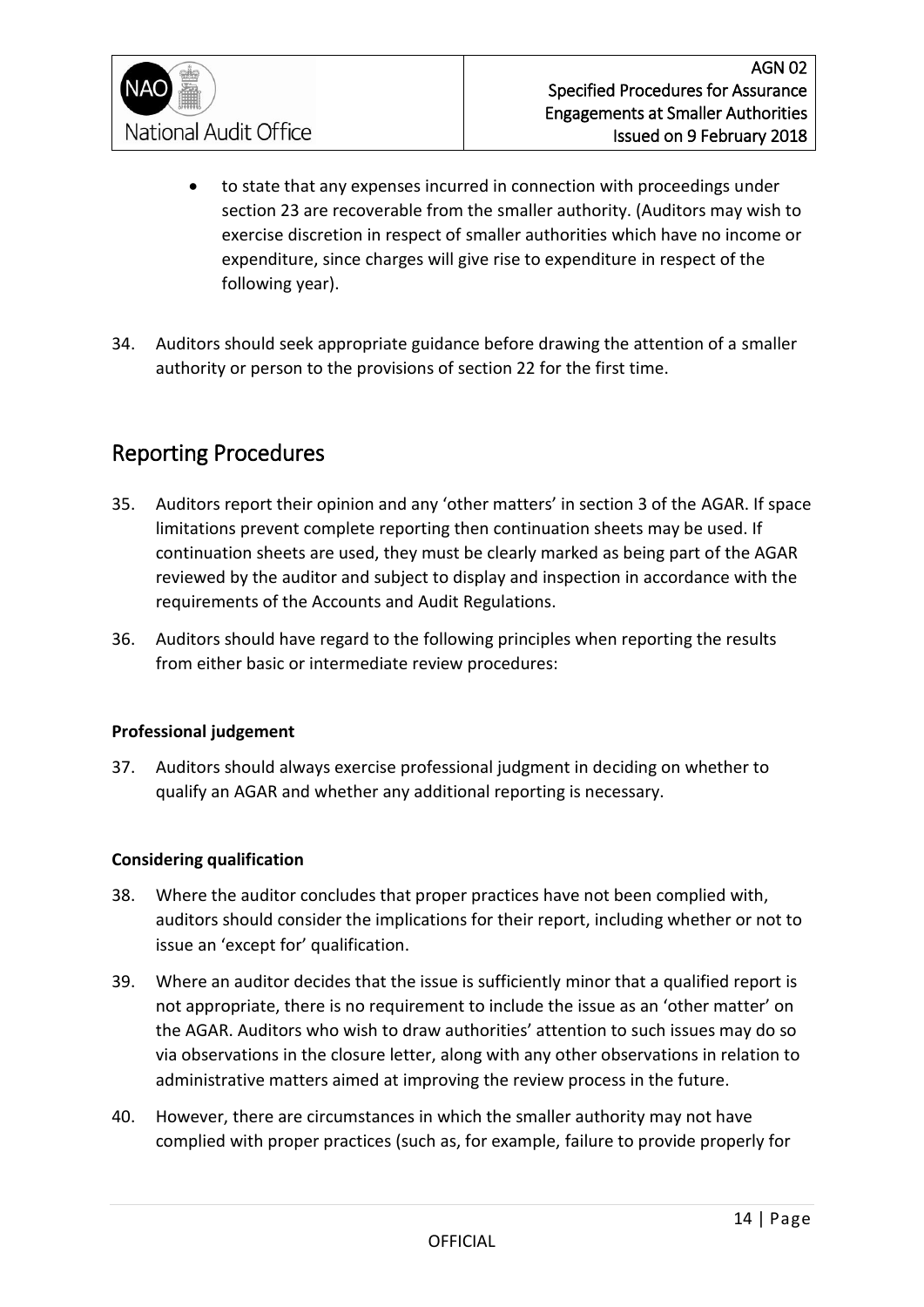

the exercise of electors' rights), and where it has answered 'No' to the relevant assertion in the AGS.

- 41. Where smaller authorities have disclosed non-compliance correctly, auditors may elect not to issue an 'except for' qualification in that respect, but may still wish to draw attention to the facts surrounding the disclosure as an 'other matter'.
- 42. Where the smaller authority has answered 'No' to one or more assertions for several years, or has answered 'No' to several assertions within a single AGAR, auditors may wish to consider whether it is appropriate to exercise any of their additional reporting powers, such as making written recommendations under Schedule 7 of the 2014 Act, or issuing a Public Interest Report.

#### **Other matters**

- 43. 'Other matters' reporting should generally be used for issues that are not directly related to the figures in section 2 of the AGAR or the assertions in the annual governance statement, such as reporting on current year failures in respect of provision for the exercise of public rights, which are not covered by the assertions in the annual governance statement. Auditors may, however, wish to consider the use of 'other matters' reporting:
	- to draw attention to significant weaknesses in governance arrangements which have come to the attention of the auditor;
	- to draw attention to issues such as failure to provide requested information with the AGAR or in response to subsequent queries; and
	- to draw attention to cases where the auditor has undertaken additional work to report on the AGAR, for example, where the AGAR has been returned to the smaller authority for correction of errors identified in section 2 prior to the auditor giving their opinion.
- 44. 'Other matters' reporting should **not** be used:
	- as a less serious alternative to qualification;
	- as a 'warning' to authorities when they have failed to meet any new requirements introduced to proper practices;
	- where non-compliance has been identified for the first time; or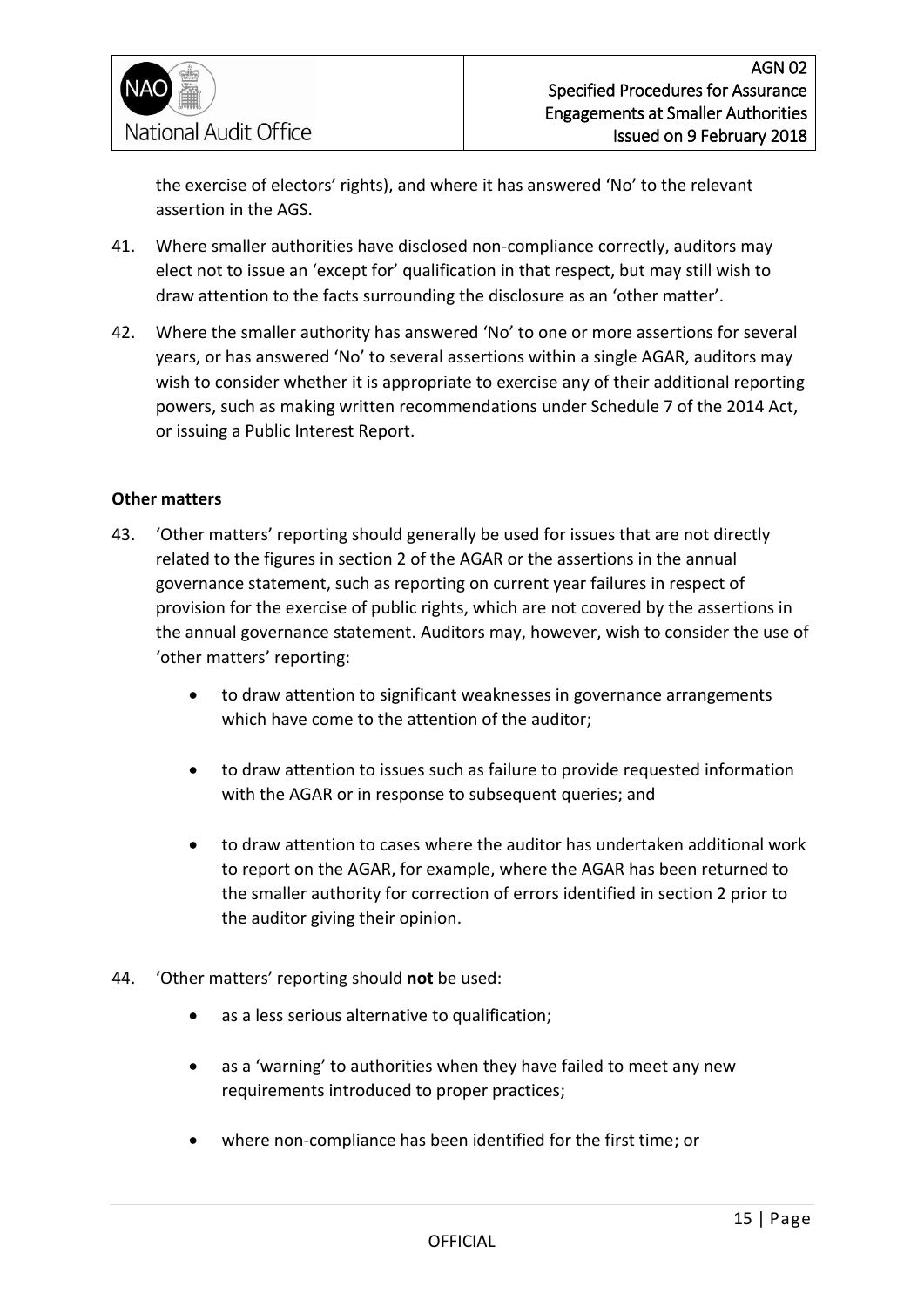

- in connection with uncorrected errors identified in section 2 (see paragraphs 38-39).
- 45. Where the auditor chooses to report under 'other matters', they should consider whether it is also appropriate to exercise additional powers through issuing written recommendations under Schedule 7 of the 2014 Act, or issuing a Public Interest Report.

#### **Non-response from smaller authorities**

- 46. In the event of non-response by the clerk or equivalent, auditors should take prompt action in line with their firm's policies to secure a response. Auditors should consider exercising formal powers in cases where smaller authorities are not responsive. Nonresponse can cover a range of circumstances, including:
	- failure to submit an AGAR;
	- failure to notify the auditor of the dates of the period for the exercise of public rights; and
	- failure to respond to additional queries, to which the auditor requires answers in order to conclude their review, including, for example, failing to provide adequate explanations for significant year-on-year variances.
- 47. Where it has not been possible to obtain the document or the information required, despite the auditor's best efforts, auditors should:
	- consider issuing a written recommendation under Schedule 7 of the Local Audit and Accountability Act 2014. The recommendation should be timebound, and require the authority to produce and submit an AGAR for review. The authority would then be obliged to consider the recommendation publicly and formulate a response; and
	- consider issuing a Public Interest Report indicating the auditor's intention to certify closure of the assurance engagement, if the written recommendation does not lead to the authority producing and submitting an AGAR within the time period specified.
- 48. The Public Interest Report should set out the actions that the auditor has taken to try to obtain an AGAR. In certifying closure, the auditor should draw attention to the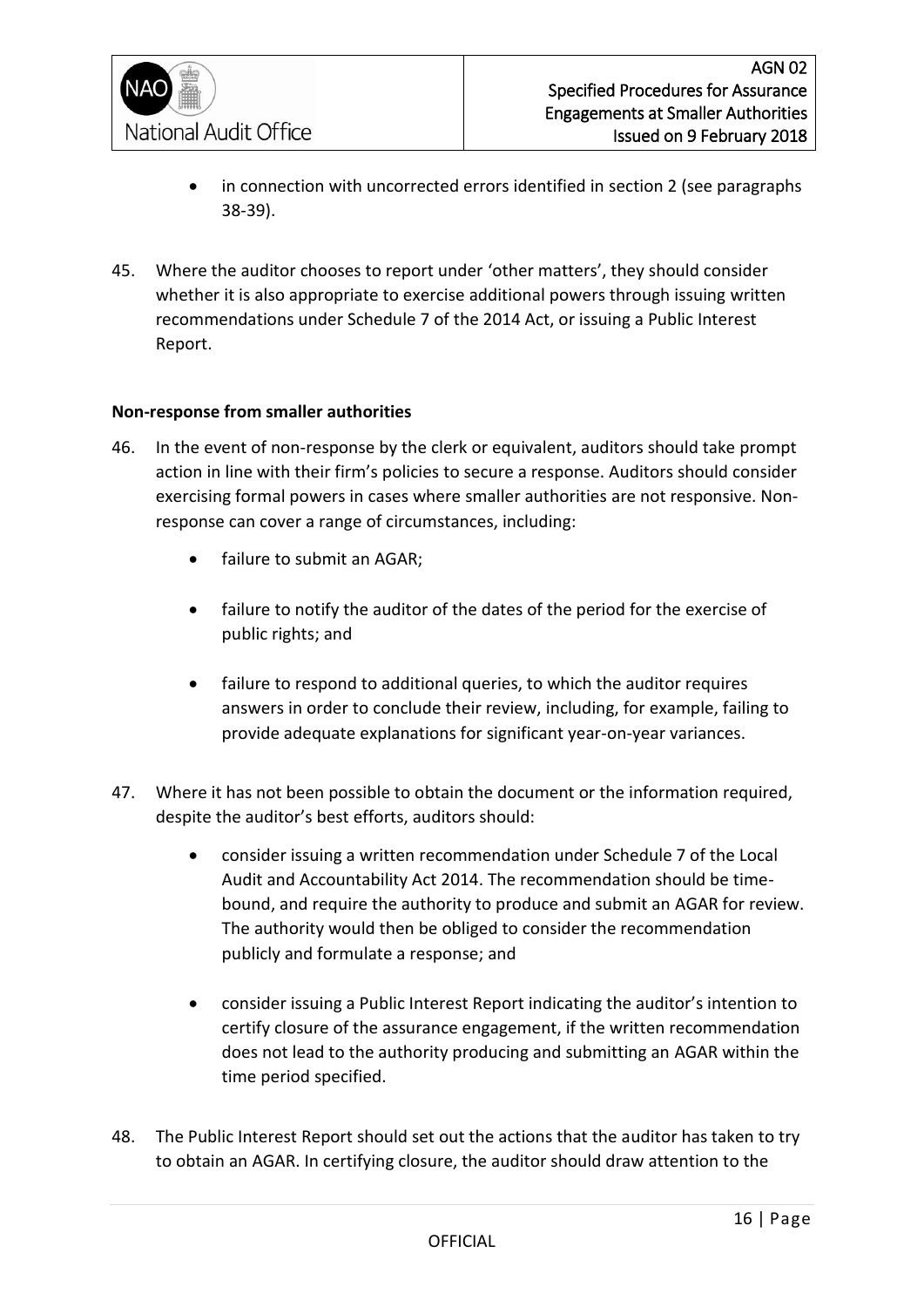

consequential loss of public rights in respect of the year of audit, and clearly explain that this is due to the authority's failure to comply with its statutory duties, including failure to respond to a written recommendation from the auditor.

- 49. It is recommended that, where the auditor follows the approach in paragraph 47 above, that they wait until the publicity requirements following a Public Interest Report have been complied with, and the authority has notified the auditor under paragraph 10(1) Schedule 7 of the 2014 Act and provided a summary of the decisions approved (or a reasonable period has passed for this to happen).
- 50. Where the auditor follows this approach, and the authority produces an AGAR for the following year, the auditor may need to undertake additional work in order to verify opening balances as well as year-end balances.

#### **Specific considerations in respect of exempt authorities**

- 51. Where a matter is brought to the auditor's attention during the year, the auditor should consider whether, in their judgement, the matter requires them to act immediately (such as issuing an advisory notice, a recommendation under Schedule 7, or an immediate Public Interest Report). In such circumstances, the auditor should act immediately and not wait to see whether the authority subsequently certifies itself exempt.
- 52. If, in the auditor's judgement, the matter does not require them to act immediately on the basis of the above additional powers, in most circumstances it is unlikely to be appropriate for the auditor to take any action during the audit year (beyond perhaps pointing the person raising the issue to the authority or other appropriate body for further information) such that the auditor should wait until they know whether the authority is certifying itself exempt for the year in question. If the authority does not then certify itself exempt or will not be exempt for other reasons, the auditor should then consider the information to the extent to which it impacts on their limited assurance review or the exercise of their additional powers and duties for the year in question.
- 53. If, after the year end, the authority certifies itself exempt, the auditor should not take any further action in respect of the previous year unless they receive a formal question or an eligible objection from an elector during the period for the exercise of public rights.

#### **Certifying completion**

54. On completion of their work, auditors are required to issue an opinion on the AGAR and to certify closure of the assurance engagement.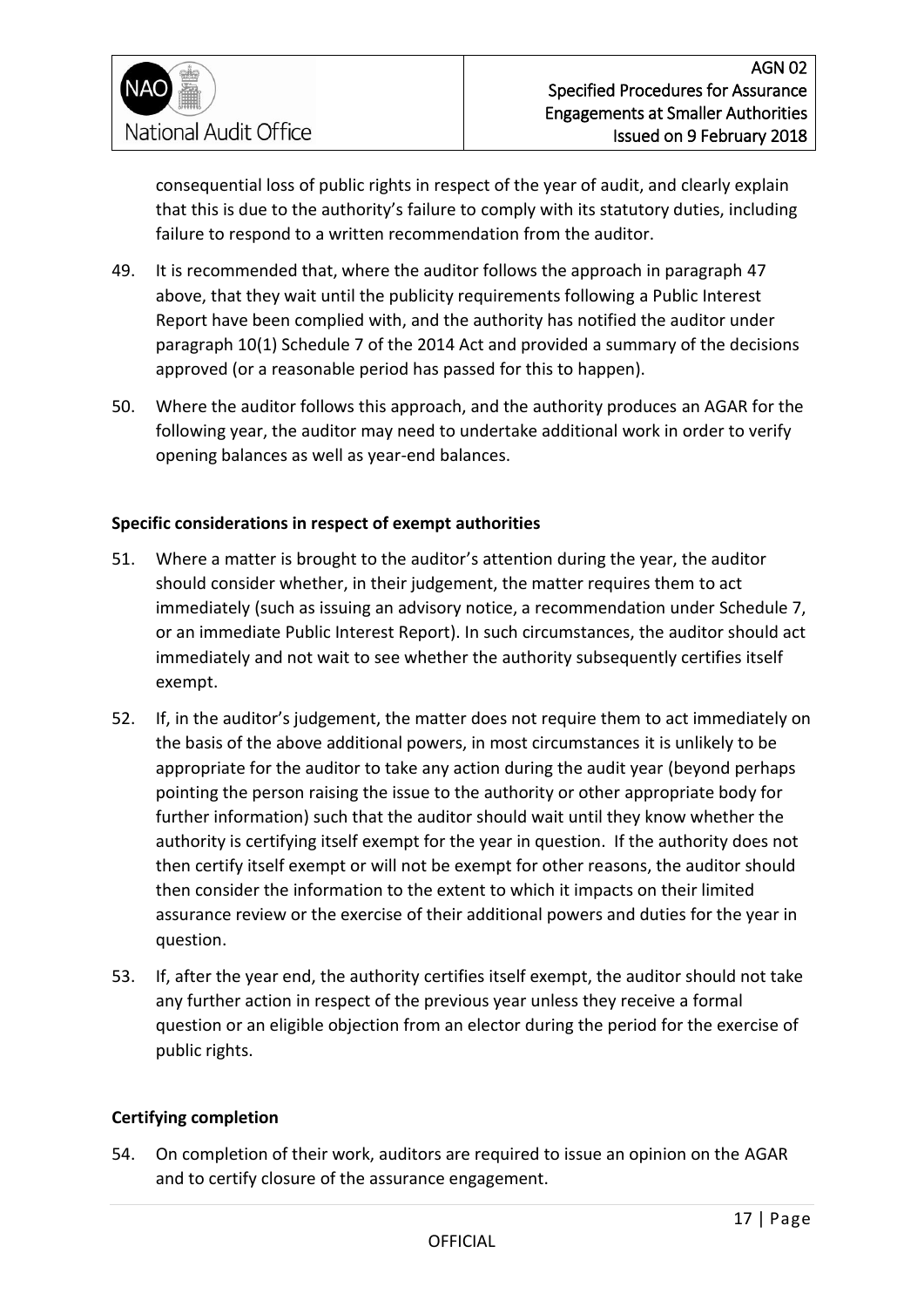

- 55. Issuing the auditor's certificate means that all the auditor's responsibilities, duties and powers in respect of that particular financial year have ended. Once issued, it is no longer possible for the auditor to issue any further reports in respect of that year or revisit any conclusions. In addition, the auditor is no longer able to consider any matters brought to their attention, formal questions or objections in respect of that year.
- 56. For authorities that have certified themselves exempt, auditors need not issue a certificate of completion, unless the auditor has received any formal questions or eligible objections in respect of that authority, or where the authority has ceased to be exempt (for example, because the auditor has exercised any of their additional powers under the Act after the authority has certified themselves as exempt).
- 57. As a result, there are a number of circumstances in which it would not be appropriate for the auditor to certify completion, even though they may be in a position to issue their opinion. These are summarised in paragraphs 58 to 66 below. Where the auditor, in having regard to AGN 02, considers it appropriate to withhold the certificate, they should write to the smaller authority explaining the circumstances for the delay.

#### **Exercise of public rights**

58. Auditors will not be able to certify completion of their assurance engagement until the period set by the authority for the exercise of public rights has elapsed. Failure of the authority to commence the period at the appropriate time may therefore delay the auditor's ability to report the results of their work. In circumstances where the auditor is unable to determine whether or not the period for the exercise of public rights has taken place and come to an end, they should refer to the above section on nonresponse from smaller authorities.

#### **Considering objections**

- 59. In the event of an outstanding objection, the auditor will not be able to certify completion until the objection matter is resolved. Auditors may, however, elect to issue their opinion on the AGAR, if they are satisfied that the issue in question does not have a material impact.
- 60. Where the auditor is unable to conclude on the objection in time to enable the smaller authority to publish their reviewed AGAR by 30 September, auditors may elect not to qualify their report in this respect, and explain the reason for the delay in 'other matters'.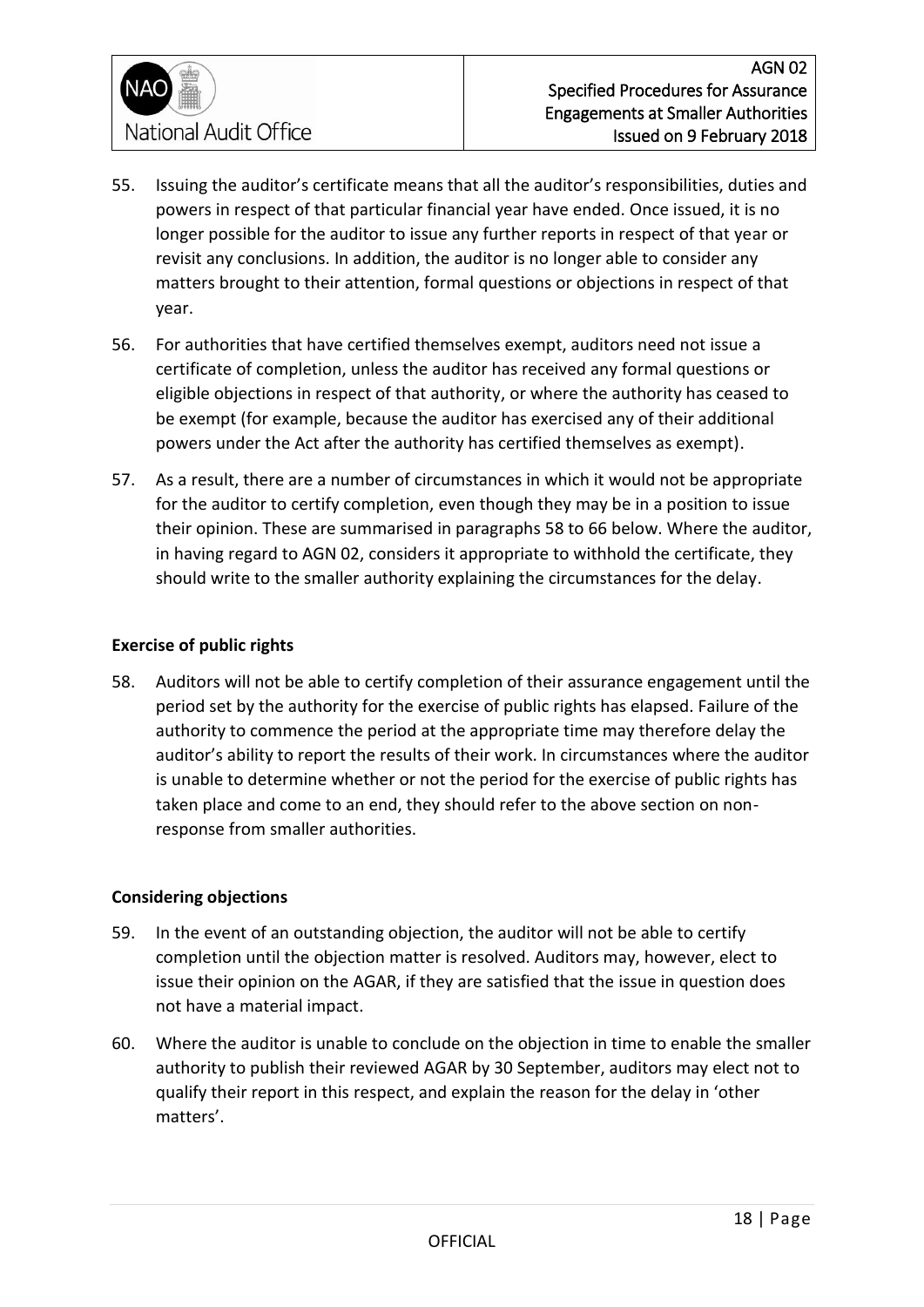#### **Exercising auditors' additional powers and duties**

61. Where the auditor is considering the exercise of any of their additional powers and duties, as set out in *AGN 04 – Auditors' Additional Powers and Duties*, they should not issue their certificate, but may consider issuing their opinion on the AGAR, if they are satisfied that the issue in question does not have a material impact.

#### **Matters being considered by third parties**

62. In rare instances, where the police or other competent authorities may be undertaking enquiries into a matter, the outcome of which might reasonably be relevant to the exercise of the auditor's formal powers, auditors should not certify completion of the assurance engagement until the matter has been resolved. However, where possible auditors should seek to issue their report in accordance with the normal timetable whilst withholding their certificate.

#### **Delay in completion of previous assurance engagements**

- 63. Similarly, circumstances may arise where basic or intermediate level work has been completed, but a matter is subject to consideration in respect of a previous year by the auditor or by a third party, meaning that the auditor has not certified completion of the relevant procedures. In these circumstances, the auditor may elect to issue their opinion on the AGAR if they are satisfied that the issue in question does not have a material impact.
- 64. If the opinion on the AGAR is given in advance of issuing the certificate, auditors need to consider when issuing the certificate whether anything has come to their attention since giving their opinion that might have a material impact on their opinion.
- 65. Where such issues are identified, auditors need to consider whether, if that information had been available when the opinion was given, a different opinion would have been given. If so, reference to that fact is required in the certificate. Equally, if no matters have come to the attention of the auditor that would have resulted in a different opinion being issued, a statement to that effect should be included in the certificate.
- 66. Further information to assist auditors in drafting such reports will be made available to auditors via the NAO's LACG extranet. General guidance for auditors on reporting can be found in *AGN 07 – Auditor Reporting*.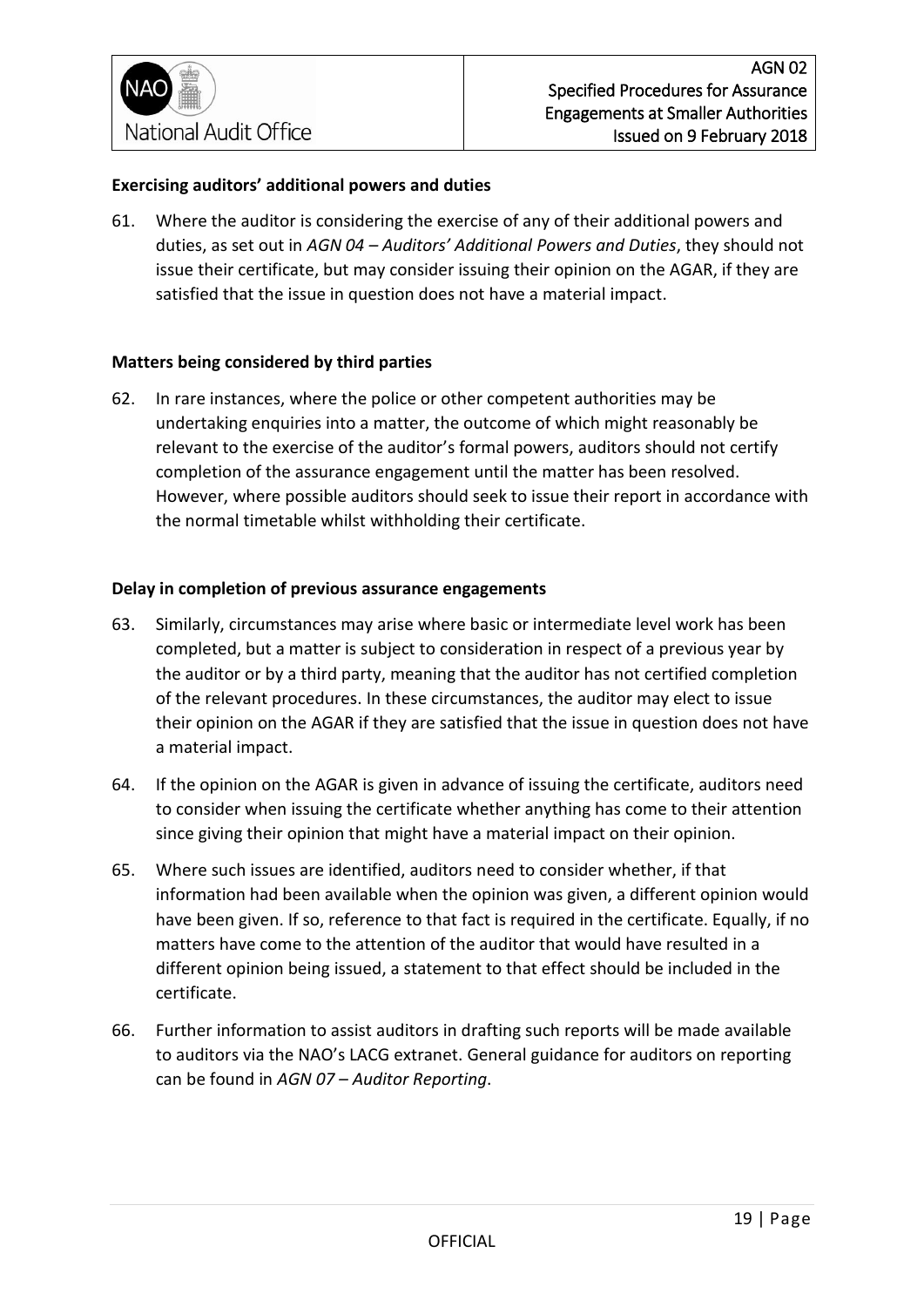## <span id="page-19-0"></span>Other Information to Help Support Auditors to Carry Out their Functions Effectively

- 67. The nature and circumstances of smaller authorities are such that auditors may face difficulties or possible delays impacting on their ability to carry out their functions effectively. For example, auditors may need to consider the implications for their work of common issues encountered when considering particular assertions contained within the annual governance statement.
- 68. Supporting information has been made available on the NAO's LACG extranet to assist auditors in determining their response to these issues, while having regard to the guidance contained with in this AGN. Updates will be communicated through the Weekly Auditor Communication (WAC). If there is a need for further statutory guidance during the year, the NAO may issue an addendum to this AGN.

## <span id="page-19-1"></span>Other Support and Raising Technical Issues or Queries on this AGN

- 69. Auditors in firms should raise queries within the firm, in the first instance, so that the relevant technical support service can consider whether to refer queries to the NAO's Local Audit Code and Guidance (LACG) team by e-mailing [LACG.queries@nao.gsi.gov.uk.](mailto:LACG.queries@nao.gsi.gov.uk)
- 70. The NAO also engages with the firms through its Local Auditors' Advisory Group (LAAG) and supporting technical networks to consider any emerging regime-wide technical issues on a timely basis. Auditors should follow their in-house arrangements for bringing significant emerging issues to the attention of their supplier's representative on LAAG or the relevant technical network.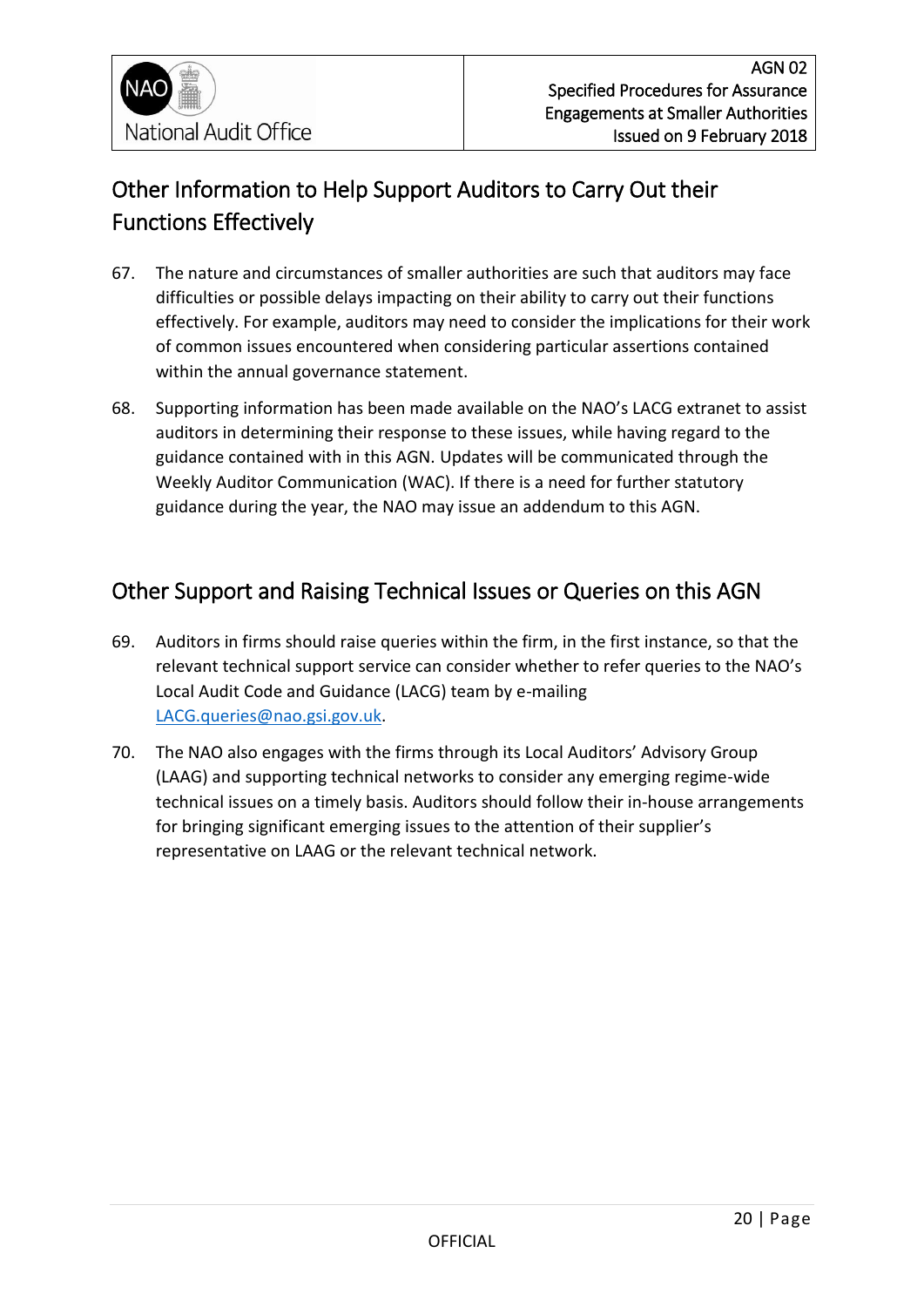

## Appendix 1 – Intermediate Level Reviews – Potential Further Tests and Documentation

<span id="page-20-0"></span>

| <b>Annual Governance Statement Assertion</b>                                                                                                                                 | <b>Review Objectives</b>                                                                                                                                                                                                                                                                                                                                                           | <b>Possible Additional Documentation Request</b>                                                                                                                                                                                                                                                                 |
|------------------------------------------------------------------------------------------------------------------------------------------------------------------------------|------------------------------------------------------------------------------------------------------------------------------------------------------------------------------------------------------------------------------------------------------------------------------------------------------------------------------------------------------------------------------------|------------------------------------------------------------------------------------------------------------------------------------------------------------------------------------------------------------------------------------------------------------------------------------------------------------------|
| <b>Assertion 1</b><br>"We have put in place arrangements for<br>effective financial management during the<br>year, and for the preparation of the<br>accounting statements." | Confirm the smaller authority understands<br>'proper practices' and the requirements of the<br>Accounts and Audit Regulations.<br>Confirm arrangements for producing accounting<br>statements in accordance with regulations and<br>proper practices.<br>Confirm arrangements for reviewing bank<br>reconciliation.                                                                | Written assurance that members have access to<br>a copy of the Practitioners' Guide and the<br>Accounts and Audit Regulations (or summarised<br>requirements).<br>Copy of accounting records on which the AGAR<br>is based.<br>Copy of extended trial balance (if prepared on<br>an Income & Expenditure basis). |
|                                                                                                                                                                              | Confirm the arrangements that were in place<br>during the year under review for setting and<br>approving the budget and consideration of<br>precepts required in accordance with proper<br>practices.<br>Confirm arrangements for monitoring actual<br>performance against the budget during the year<br>under review. (Practitioners' Guide 2017 -<br>Assertion 1, ref para 1.8). | Copy of closing bank statements*.<br>Copy of budget and minutes of meeting where<br>budget was approved.<br>Copies of monitoring documents throughout the<br>year.                                                                                                                                               |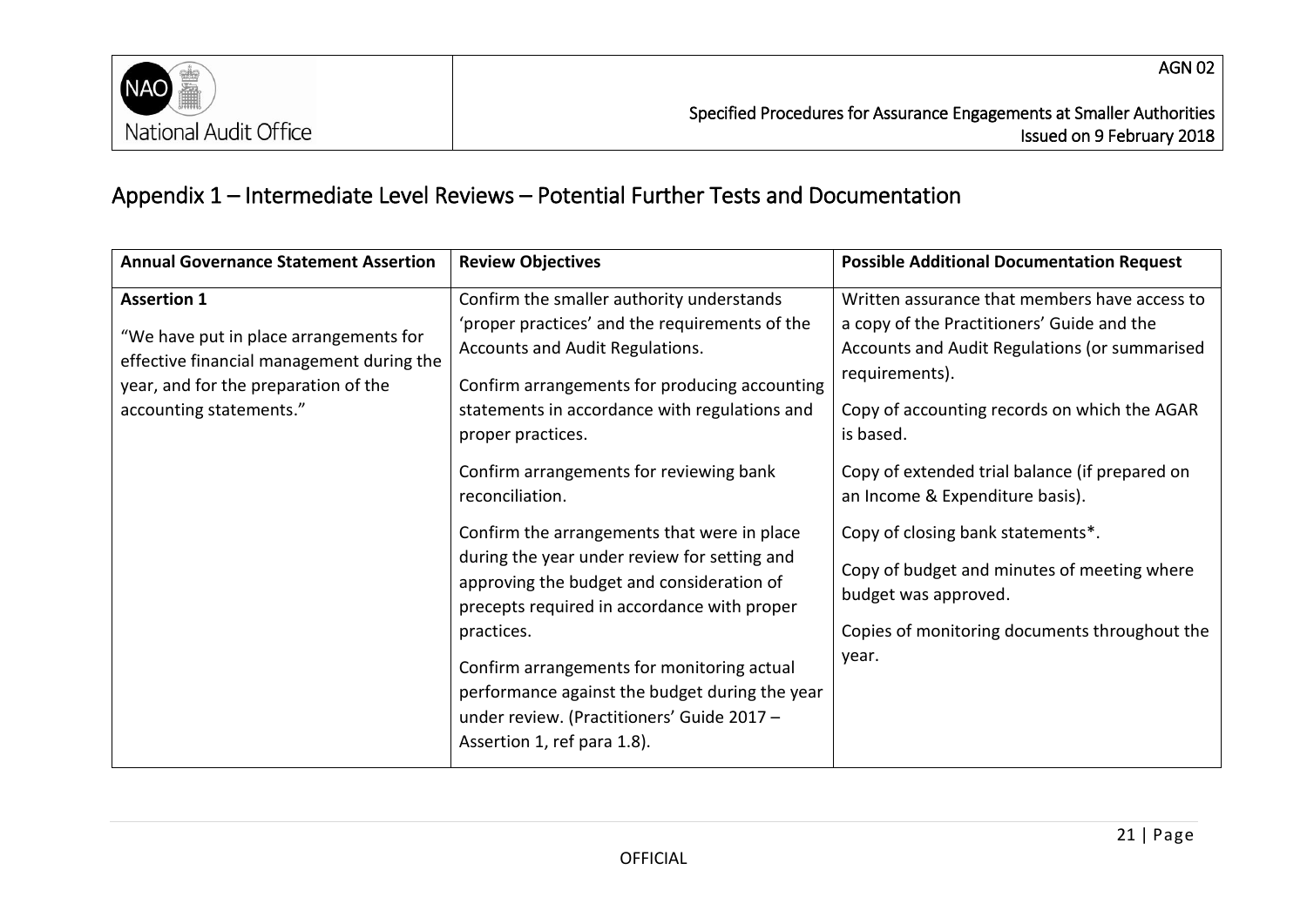

Issued on 9 February 2018

| <b>Annual Governance Statement Assertion</b>                                                                                                                                                                                                                                                                                                          | <b>Review Objectives</b>                                                                                                                                                                                                                                                                                                     | <b>Possible Additional Documentation Request</b>                                                                                                                                                                                                                                                                     |
|-------------------------------------------------------------------------------------------------------------------------------------------------------------------------------------------------------------------------------------------------------------------------------------------------------------------------------------------------------|------------------------------------------------------------------------------------------------------------------------------------------------------------------------------------------------------------------------------------------------------------------------------------------------------------------------------|----------------------------------------------------------------------------------------------------------------------------------------------------------------------------------------------------------------------------------------------------------------------------------------------------------------------|
| <b>Assertion 2</b><br>"We have maintained an adequate system<br>of internal control, including measures<br>designed to prevent and detect fraud and<br>corruption and reviewed its<br>effectiveness."                                                                                                                                                 | Confirm that system of internal control is fully<br>documented.<br>Confirm arrangements to report on internal<br>controls and arrangements to prevent and<br>detect fraud and corruption.                                                                                                                                    | Copy of internal auditor's reports.<br>Copy of minute(s) where internal controls<br>discussed/approved.<br>Copy of annual review of internal control or<br>minute relating to its consideration.                                                                                                                     |
| <b>Assertion 3</b><br>"We have taken all reasonable steps to<br>assure ourselves that there are no<br>matters of actual or potential non-<br>compliance with laws, regulations and<br>codes of practice which could have a<br>significant financial effect on the ability of<br>the smaller authority to conduct its<br>business or on its finances." | Confirm that all expenditure and income<br>decisions made are within existing powers and<br>minuted.<br>Confirm that the smaller authority has adopted<br>Standing Orders and Financial Regulations.<br>Confirm that the smaller authority has adopted,<br>provides training on, and applies applicable<br>Codes of Conduct. | Copies of minutes for a selected period showing<br>expenditure and income powers have been<br>properly identified.<br>Copy of Standing Orders/Financial Regulations<br>and/or minute adopting or periodically<br>reviewing.<br>Copies of members' acceptance of office.<br>Evidence of training on Codes of Conduct. |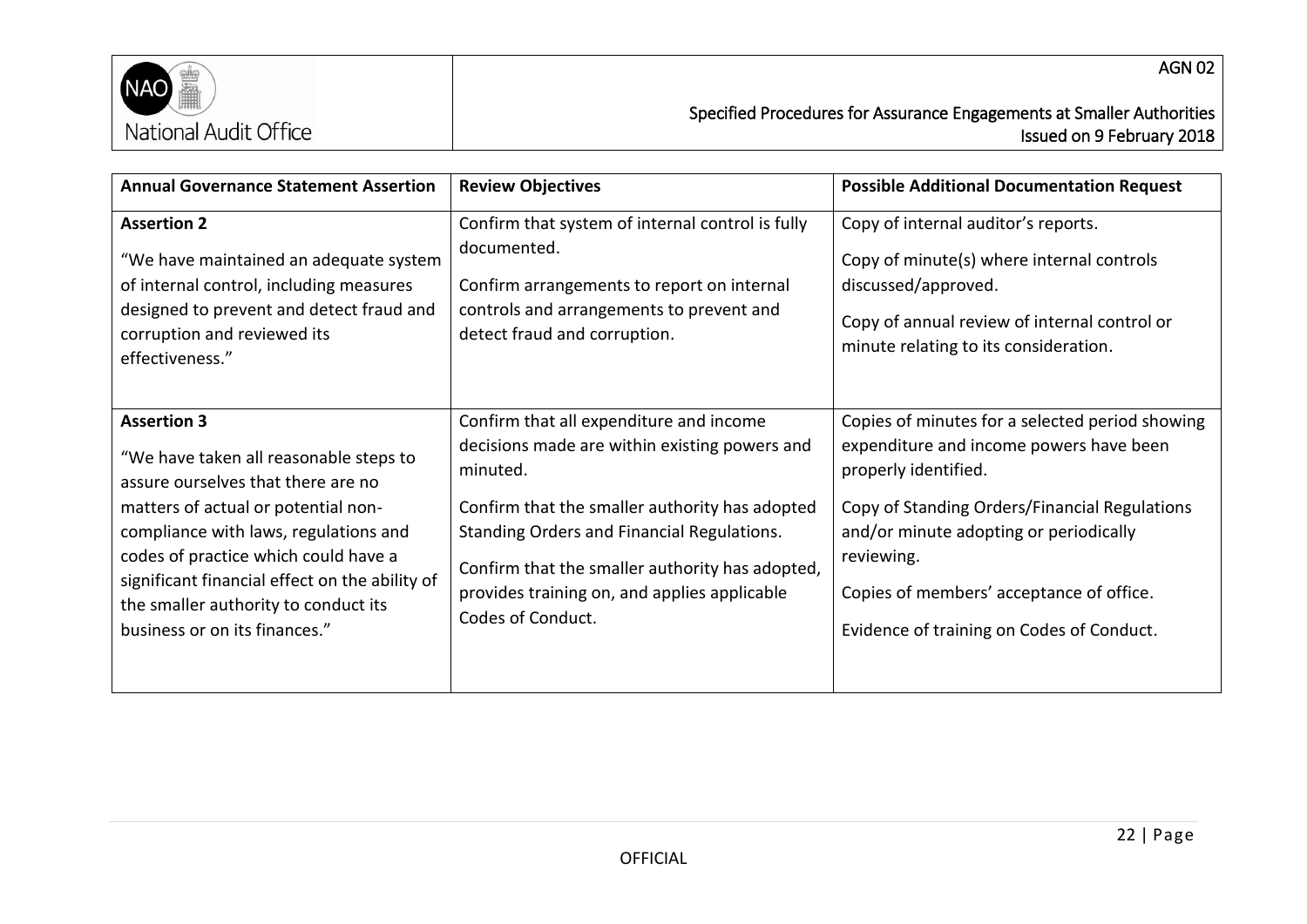

| <b>Annual Governance Statement Assertion</b>                                                                                                                                                                 | <b>Review Objectives</b>                                                                                                                                                                                                                                                                                                                                                                                                                                                                                                                                                                                                                                                                                     | <b>Possible Additional Documentation Request</b>                                                                                                                                                                                                                                                                                                                                                              |
|--------------------------------------------------------------------------------------------------------------------------------------------------------------------------------------------------------------|--------------------------------------------------------------------------------------------------------------------------------------------------------------------------------------------------------------------------------------------------------------------------------------------------------------------------------------------------------------------------------------------------------------------------------------------------------------------------------------------------------------------------------------------------------------------------------------------------------------------------------------------------------------------------------------------------------------|---------------------------------------------------------------------------------------------------------------------------------------------------------------------------------------------------------------------------------------------------------------------------------------------------------------------------------------------------------------------------------------------------------------|
| <b>Assertion 4</b><br>"We have provided proper opportunity<br>during the year 2017-18 for the exercise<br>of public rights in accordance with the<br>requirements of the Accounts and Audit<br>Regulations." | Confirm that the smaller authority advertised<br>the commencement of the period for the<br>exercise of public rights in respect of the 2016-<br>17 annual return.<br>Confirm that the notice of completion of the<br>auditor's work was published in accordance<br>with the Accounts and Audit Regulations 2015.<br>In both of the above cases, this would usually<br>be on the council's website. Where the smaller<br>authority does not have a website, this can be<br>on another free-to-access website. In respect of<br>Parish Meetings, display in a conspicuous place<br>for 14 days is an acceptable alternative to a<br>website.<br>Confirm that accounts have been made<br>available to electors. | Copy of notice and evidence of its publication<br>(including on a website where required), along<br>with the annual return in 2017, confirming that<br>the Accounts and Audit Regulations were met.<br>Copy of prior year notice of completion of the<br>auditor's work on the 2016-17 annual return,<br>and evidence of its publication.<br>Details of provision made for inspection of<br>accounts in 2017. |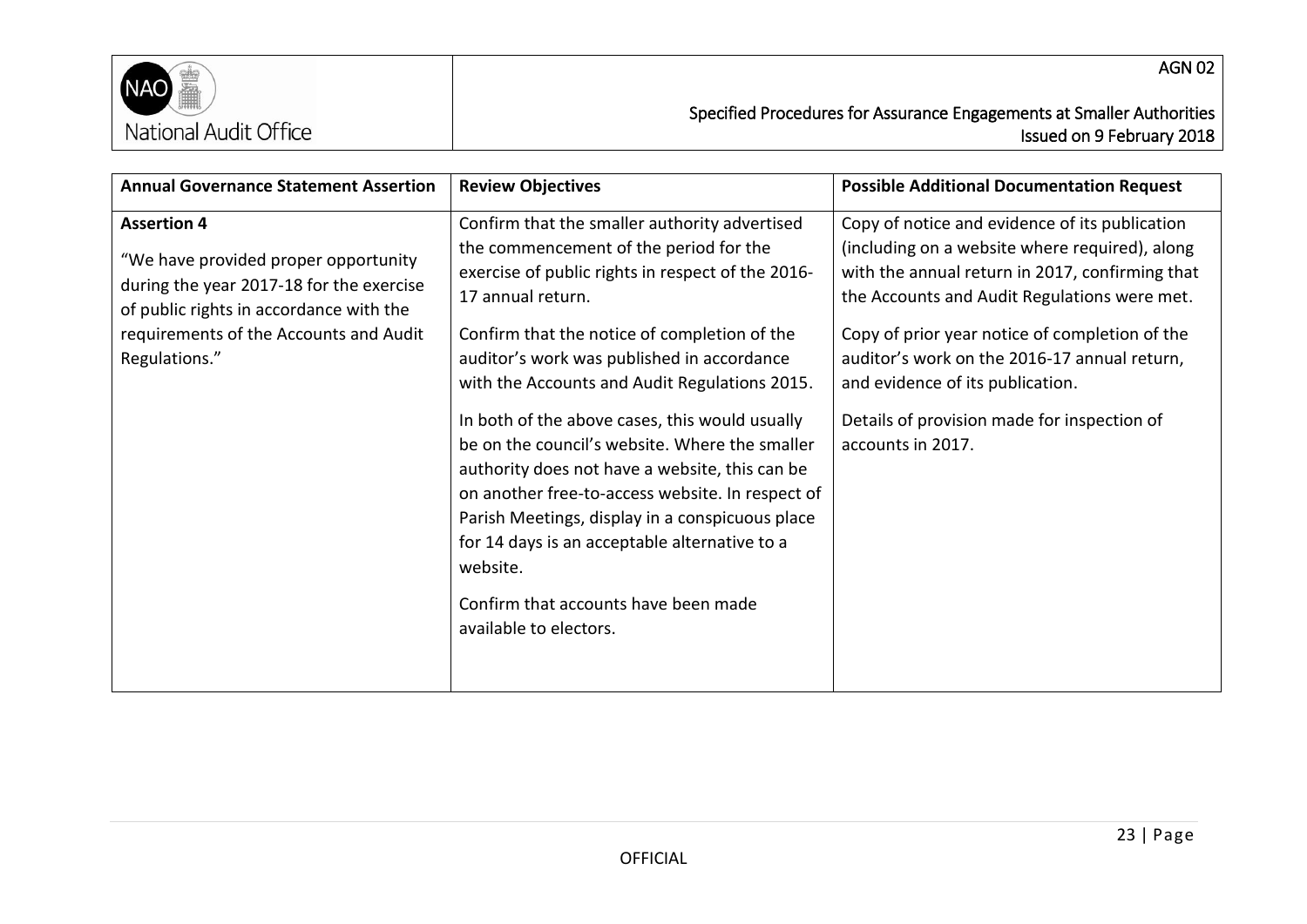

| <b>Annual Governance Statement Assertion</b>                                                                                                                                                                                                                          | <b>Review Objectives</b>                                                                                                                                                                                                                                                                                              | <b>Possible Additional Documentation Request</b>                                                                                                                       |
|-----------------------------------------------------------------------------------------------------------------------------------------------------------------------------------------------------------------------------------------------------------------------|-----------------------------------------------------------------------------------------------------------------------------------------------------------------------------------------------------------------------------------------------------------------------------------------------------------------------|------------------------------------------------------------------------------------------------------------------------------------------------------------------------|
| <b>Assertion 5</b><br>"We have carried out an assessment of<br>the risks facing the smaller authority and<br>taken appropriate steps to manage those<br>risks, including the introduction of<br>internal controls and/or external<br>insurance cover where required." | Confirm arrangements for risk management<br>and how this has been carried out/updated<br>and/or considered by the smaller authority.<br>Confirm that appropriate insurance cover for<br>identified risks is in place.<br>Confirm that the smaller authority regularly<br>seeks assurance regarding internal controls. | Copy of minutes of meetings considering risk<br>management and insurance coverage.<br>Copy of any risk assessment documentation or<br>reports (if any).                |
| <b>Assertion 6</b><br>"We have maintained throughout the<br>year an adequate and effective system of<br>internal audit of the accounting records<br>and control systems."                                                                                             | Confirm that internal audit does not undertake<br>tasks or give advice which may compromise or<br>fetter their independence or invalidate the<br>smaller authority's insurance.                                                                                                                                       | Copy of minute appointing/reappointing internal<br>audit.<br>Copy of letter of engagement scoping internal<br>audit and minutes of annual review of internal<br>audit. |
| <b>Assertion 7</b><br>"We have taken appropriate action on all<br>matters raised in previous reports from<br>internal and external audit."                                                                                                                            | Confirm that all reports of internal and external<br>auditors have been considered by the smaller<br>authority.<br>Confirm that there are no outstanding matters<br>from previous auditors' reports.                                                                                                                  | Copy of minutes recording consideration of<br>auditors' reports.<br>Copy of agreed action plans to implement<br>recommendations.                                       |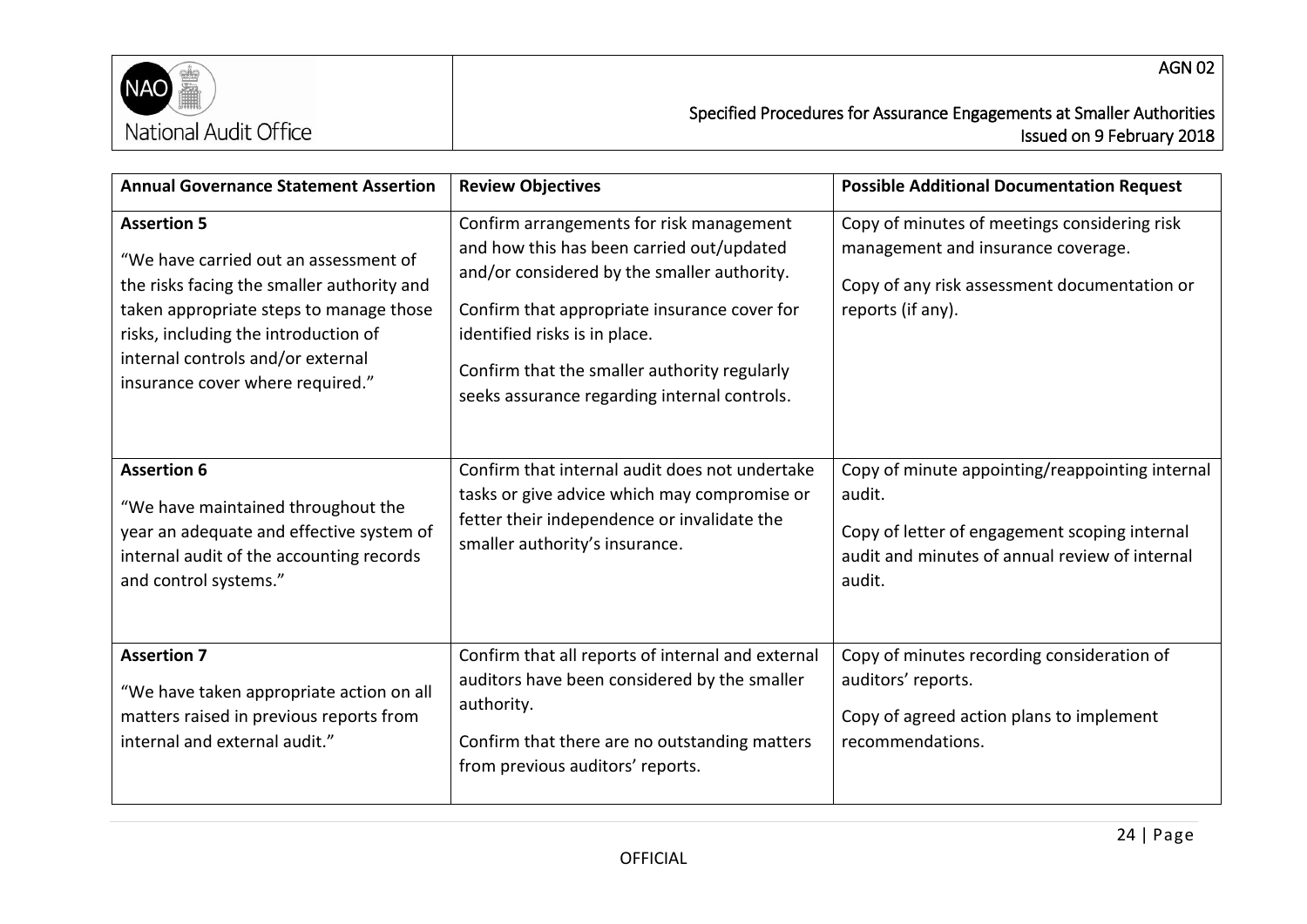

| <b>Annual Governance Statement Assertion</b>                                                                                                                                                                                                                                                       | <b>Review Objectives</b>                                                                                                                                                                                                                                                                                                                                                                                                                                                                                                                            | <b>Possible Additional Documentation Request</b>                                                                                                                                                                                                                                      |
|----------------------------------------------------------------------------------------------------------------------------------------------------------------------------------------------------------------------------------------------------------------------------------------------------|-----------------------------------------------------------------------------------------------------------------------------------------------------------------------------------------------------------------------------------------------------------------------------------------------------------------------------------------------------------------------------------------------------------------------------------------------------------------------------------------------------------------------------------------------------|---------------------------------------------------------------------------------------------------------------------------------------------------------------------------------------------------------------------------------------------------------------------------------------|
| <b>Assertion 8</b><br>"We have considered whether any<br>litigation, liabilities or commitments,<br>events or transactions, occurring either<br>during or after the year-end, have a<br>financial impact on the body and where<br>appropriate have included them in the<br>accounting statements." | Confirm that the smaller authority has<br>budgeted for adequate but not excessive<br>reserves.<br>Confirm that where there are any claims against<br>the smaller authority, any uninsured portion<br>has been taken into account in budget setting.<br>Confirm there have not been any significant<br>events after the year end that would impact the<br>financial statements. (Practitioner's Guide 2017<br>$-$ para 1.39)<br>Confirm the smaller authority borrows money<br>only for financing capital schemes and obtains<br>borrowing approval. | Copy of reports and minutes supporting budget<br>setting.<br>Details of any claims outstanding against the<br>smaller authority.<br>Minutes of meetings after year end.<br>Details of any current or planned lottery bids.<br>Details of capital programme.<br>Details of any loans*. |

AGN 02